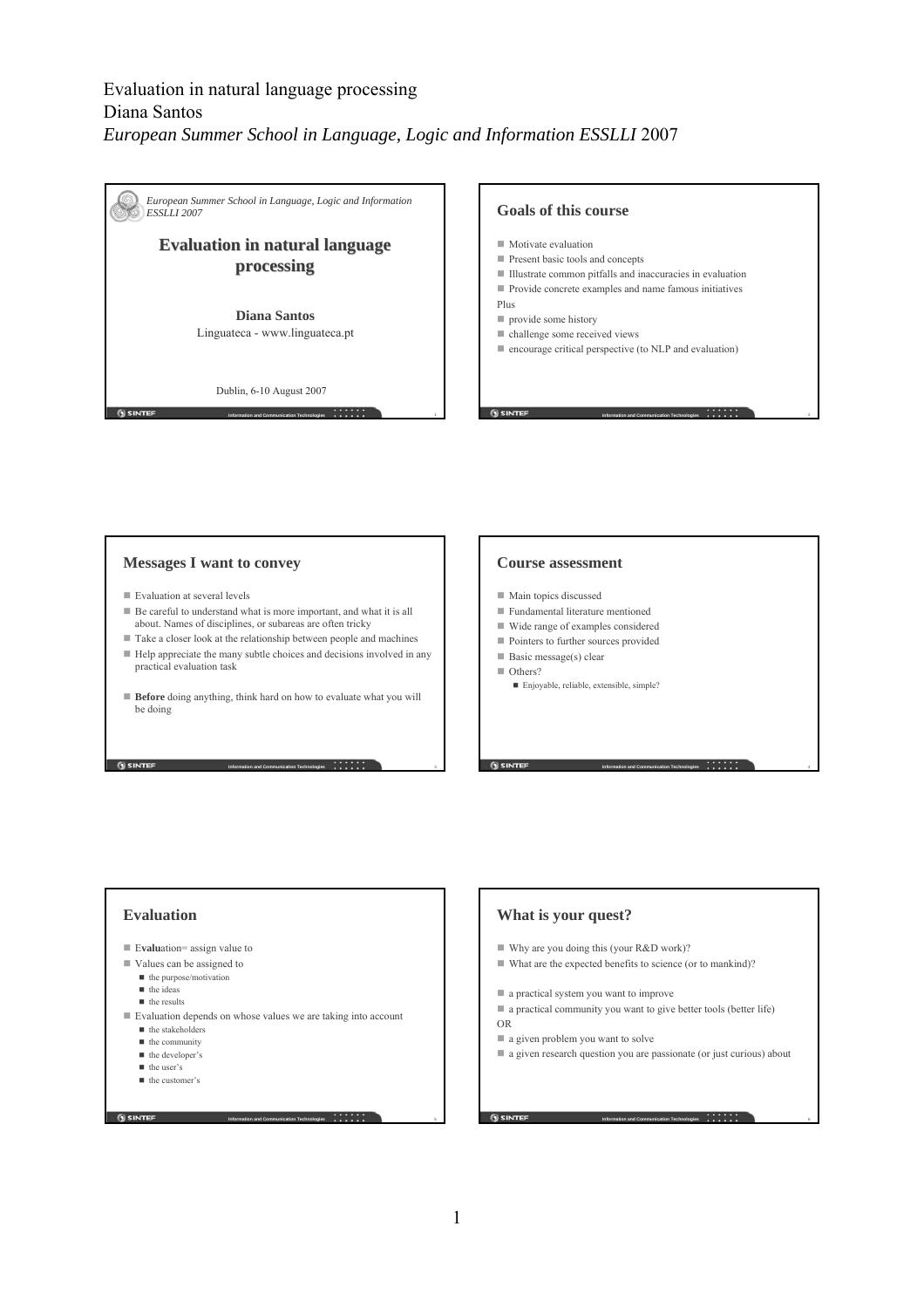

#### **Information and Communication Technologies** 9 **Attitudes to numbers** *but where do all these numbers come from?* (John McCarthy) *I often say that when you can measure what you are speaking about, and express it in numbers, you know something about it; but when you cannot measure it and cannot express it in numbers your knowledge is of a meager and unsatisfactory kind; it may be the beginning of knowledge, but you have scarcely, in your thoughts, advanced to the stage of science, whatever the matter may be.*  Lord Kelvin, *Popular Lectures and Addresses*, (1889), vol 1. p. 73. *Pseudo-science: because we're measuring something it must be science* (Gaizauskas 2003)





**G** SINTEF

- Evert, Stefan & Brigitte Krenn. " Methods for the qualitative evaluation of Lexical Association Measures", *Proceedings of the 39th Annual Meeting of the Association for Computational Linguistics* (Toulouse, 9-11 July 2001), pp. 188-195.
- Sampson, Geoffrey & Anna Babarczy. "A test of the leaf–ancestor metric for parse accuracy", *Journal of Natural Language Engineering* **9**, 2003, pp. 365–80.

**Information and Communication Technologies** 1 **11** 11

**Lexical association measures**<br> $t \approx \frac{\frac{n_{11}}{n_{++}} - \frac{n_{1+}n_{+1}}{n_{++}x}}{\sqrt{\frac{n_{11}}{n_{++}x}}} = \frac{n_{11} - m_{11}}{\sqrt{n_{11}}}$ ■ several methods (frequentist, information-theoretic and statistical significance)  $\blacksquare$  the problem: measure strength of association between words (Adj, N) and (PrepNoun, Verb) standard procedure: **manual judgement of the** *n***-best candidates** (for example, corrects among the 50 or 100 first) can be due to chance no way to do evaluation per frequency strata comparison of different lists (for two different measures) $G^2 = 2 \sum_{i,i} n_{ij} \log \frac{n_{ij}}{m_{ij}} \hspace{1cm} X^2 = \sum_{i,i} \frac{(n_{ij} - m_{ij})^2}{m_{ij}}$ **G SINTER Information and Communication Technologies 12 12 12**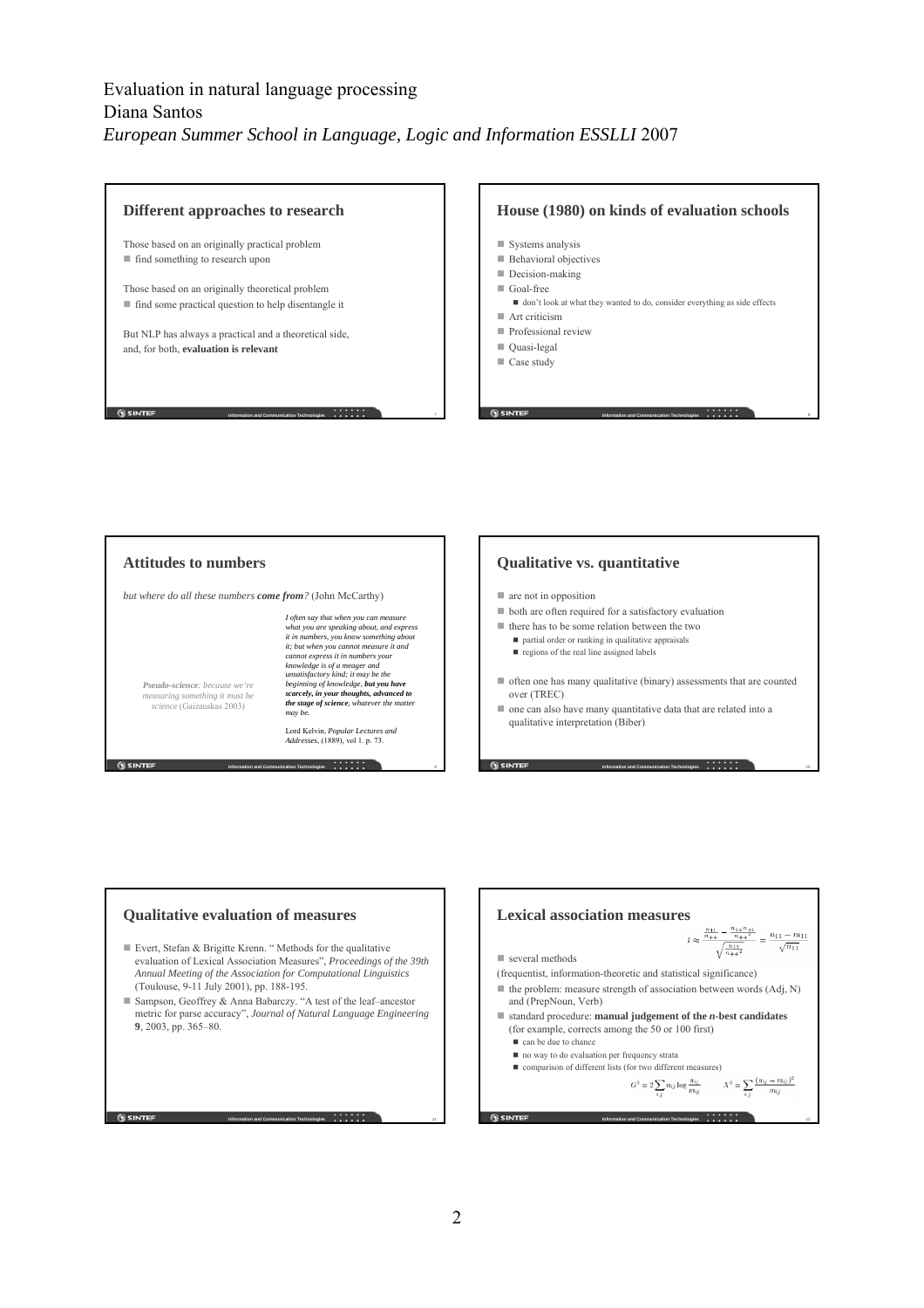



### **Parser evaluation**

**SINTEF** 

**G** SINTEF

- GEIG (Grammar Evaluation Interest Group) standard procedure, used in Parseval (Black et al., 1991), for phrase-structure grammars, comparing the candidate **C** with the key in the treebank **T**
- $\blacksquare$  first, removing auxiliaries, null categories, etc...
- **cross-parentheses score**: the number of cases where a bracketed sequence from the standard overlaps a bracketed sequence from the system output, but neither sequence is properly contained in the other.
- **precision and recall**: the number of parenthesis pairs in C∩T divided by the number of parenthesis in C, and in T
- labelled version (the label of the parenthesis must be the same)

### **The leaf ancestor measure** golden (key): [S [N1 *two* [N1 *tax revision*] *bills*] *were passed*] candidate: [S [NP *two tax revision bills*] *were passed*] lineage - sequence of node labels to the root, golden:candidate  $\blacksquare$  <br> $two$  N1 [ S: NP [ S ■ *tax* [ N1 N1 S: NP S *revision* N1 ] N1 S : NP S ■ *bills* N1 ] **S** : NP ] **S**  *were* S : S  $\blacksquare$  *passed* **S** ] : **S** ]

**Information and Communication Technologies 16 16 16** 

**Information and Communication Technologies 18 18 18** 

**Computing the measure** ■ Lineage similarity: sequence of node labels to the root ■ uses (Levenshtein's) editing distance Lv (1 for each operation Insert, Delete, Replace) ■ 1-Lv(cand,golden)/(size(cand)+size(golden)) Replace =f with values in  ${0,2}$ If the category is related (shares the same first letter, in their coding),  $f=0.5$ , otherwise  $f=2$  (partial credit for partly-correct labelling) Similarity for a sentence is given by averaging similarities for each word

**Information and Communication Technologies** 17 and 17 and 17 and 17 and 17 and 17 and 17 and 17 and 17 and 17 and 17 and 17 and 17 and 17 and 17 and 17 and 17 and 17 and 17 and 17 and 17 and 17 and 17 and 17 and 17 and 17

**Information and Communication Technologies** 1 **15** 15

## **Application of the leaf ancestor measure**

| $\blacksquare$ two N1 [ S: NP [ S |  |  | 0.917 |
|-----------------------------------|--|--|-------|
|                                   |  |  |       |

- $\blacksquare$  *tax* [ N1 N1 S: NP S 0.583 ■ *revision* N1 ] N1 S : NP S 0.583
- $\blacksquare$  *bills* N1 | S : NP | S 0.917
- $\blacksquare$  *were* S : S 1.000
- *passed* S ] : S ] 1.000
- LAM (average of the values above): 0.833
- GEIG unlabelled F-score: 0.800
- GEIG labelled F-score: 0.400

**G SINTER** 

### 3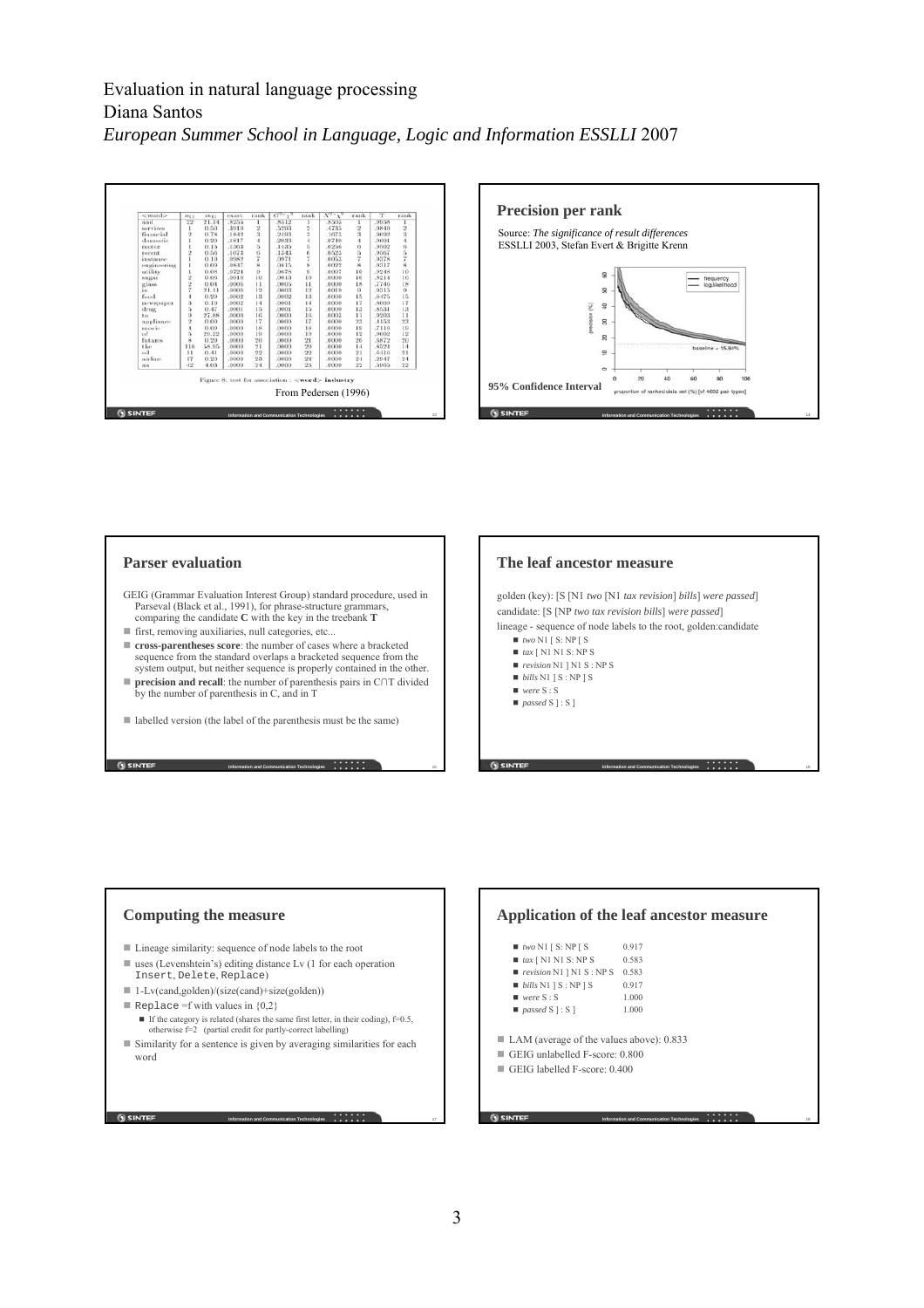#### **Evaluation/comparison of the measure**

- $\blacksquare$  Setup
	- Picked 500 random chosen sentences from SUSANNE (the golden standard)
	- Applied two measures: GEIG (from Parseval) and LAM to the output of a parser
- Ranking plots
	- Different ranking
	- no correlation between GEIG labelled and unlabelled ranking!
- Concrete examples of extreme differences (favouring the new metric) Intuitively satisfying property: since there are measures per words, it
- is possible to pinpoint the problems, while GEIG is only global *which departures from perfect matching ought to be penalized heavily can only be decided in terms of "educated intuition"*

**Information and Communication Technologies** 19

**Information and Communication Technologies** 21

**N** SINTEF

### **Modelling probability in grammar (Halliday)**

- The grammar of a natural language is characterized by overall quantitative tendencies (two kinds of systems) quiprobable: 0.5-0.5
	- skewed: 0.1-0.9 (0.5 redundancy) unmarked categories
- $\blacksquare$  In any given context, ... global probabilities may be significantly perturbed. ... the local probabilities, for a given situation type, may differ significantly from the global ones. *"resetting" of probabilities ... characterizes functional (register) variation in language*. This is how people recognize the "context of situation" in text. (pp. 236-8)
- "probability" as a theoretical construct is just the technicalising of "modality" from everyday grammar

**Information and Communication Technologies** 20

#### **There is more to evaluation on heaven and earth...**

- valuation of a system
- evaluation of measures
- **hypotheses testing**
- $\blacksquare$  evaluation of tools
- evaluation of a task
- $\blacksquare$  evaluation of a theory
- $\blacksquare$  field evaluations
- $\blacksquare$  evaluation of test collections
- $\blacksquare$  evaluation of a research discipline
- $\blacksquare$  evaluation of evaluation setups

**SINTEF** 

### **Sparck Jones & Galliers (1993/1996)**

- The first and possibly only book devoted to NLP evaluation in general
- $\blacksquare$  written by primarily IR people, from an initial report
- $\blacksquare$  a particular view (quite critical!) of the field
- *In evaluation, what matters is the setup*. [system + operational context]
- *clarity of goals are essential to an evaluation, but unless these goals conform to something 'real' in the world, this can only be a first stage evaluation. At some point the utility of a system has to be a consideration, and for that one must know what it is to be used for and for whom, and testing must be with these considerations in mind* (p. 122)

**Information and Communication Technologies 22 22 22 22 22** 

### **Sparck Jones & Galliers (1993/1996) contd.**

Comments on actual evaluations in NLP (p. 190):

- evaluation is strongly task oriented, either explicitly or implicitly
- $\blacksquare$  evaluation is focussed on systems without sufficient regard for their environments
- evaluation is not pushed hard enough for factor decomposition Proposals
- mega-evaluation structure: 'braided chain': *The braid model starts from the observation that tasks of any substantial complexity complexity from the observation that tasks of any substantial complexity from the observation that tasks of any substantial complexity from the observation decomposed into a number of linked sub-tasks.*
- four evaluations of a fictitious PlanS system



**Information and Communication Technologies 23 23 23** 

## **Divide and conquer? Or lose sight?**

- **blackbox**: description of what the system should do
- **glassbox**: know which sub-systems there are, evaluate them separately as well **BUT**

- some of the sub-systems are **user-transparent** (what should they do?) as opposed to **user-significant**
- $\blacksquare$  the dependence of the several evaluations is often neglected!
- Evaluation in series: task A followed by task B (Setzer  $\&$  Gaizauskas, 2001): If 6 out of 10 entities in task A, then maximum 36 out of 100 relations in task B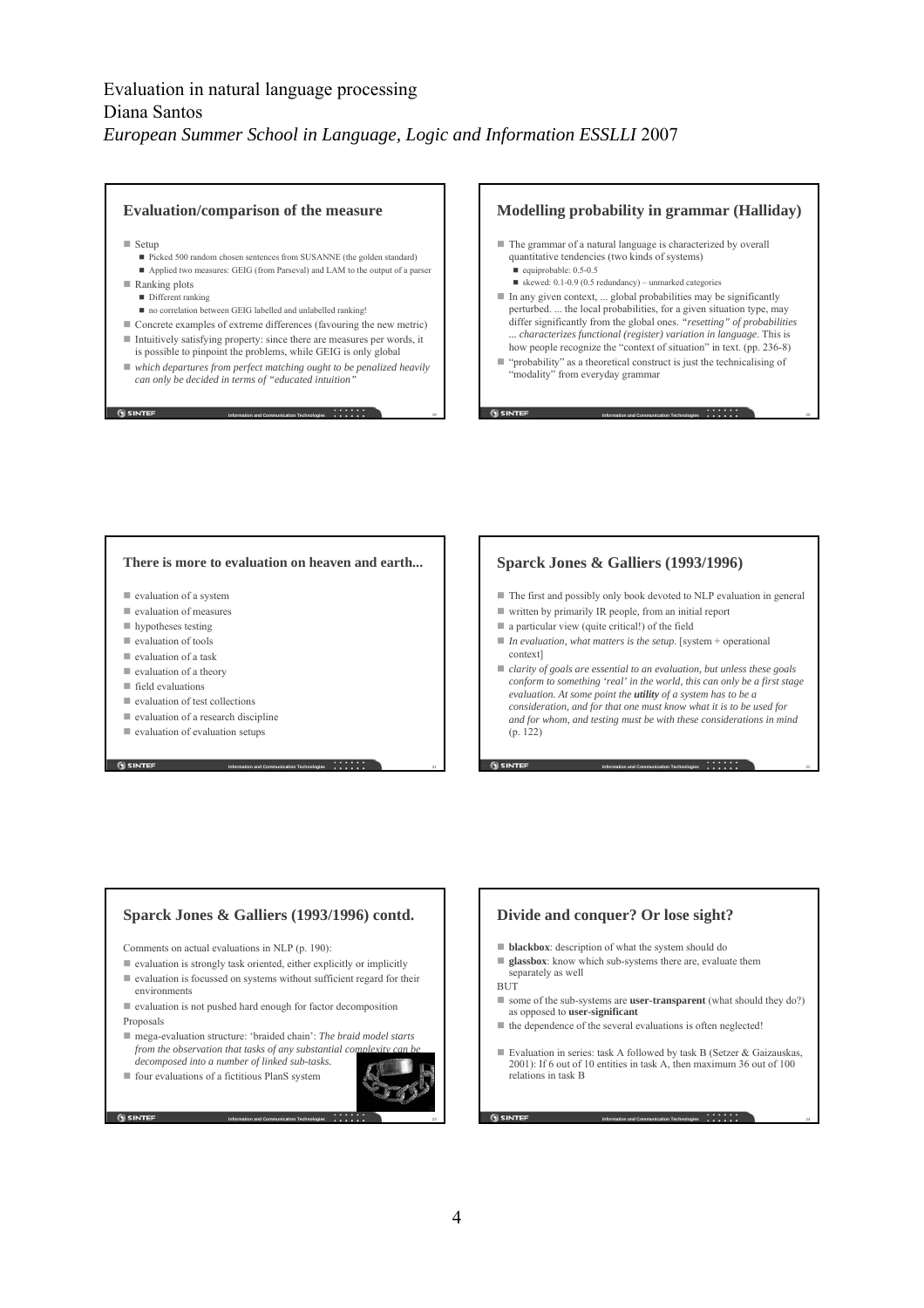



### **Jarke et al. (1985): setup**

- Alumni administration: demographic and gift history data of school alumni, foundations, other organizations and individuals
- Questions about the schools alumni and their donations are submitted to the Assoc. Dir. for EA from faculty, the Deans, student groups, etc. Task example:
- A list of alumni in the state of California has been requested. The request applies to those alumni whose last name starts with an "S". Obtain such a list containing last names and first names.
- Compare the performance of 8 people using NLS to those using SQL

**Information and Communication Technologies 27 27 27 27** 

■ 3 phases: 1. group 1: NLS, group 2: SQL; 2. vice versa; 3. subjects could choose

### **Hypotheses and data**

- H1 There will be no difference between using NLS or SQL
- H2 People using NLS will be more efficient
- H3 Performance will be neg. related to the task difficulty
- H4 Performance will be neg. related to perception of difficulty and to pos. related to their understanding of a solution strategy
- **Forms filled by the subjects**
- Computer logs
- 39 different requests (87 tasks, 138 sessions, 1081 queries)

**Information and Communication Technologies 28 28** 



### **Coding scheme**

- Eight kinds of situations that must be differentiated
	- 3. a syntactically correct query produces no (or unusable) output because of a semantic problem – it is the wrong question to ask
	- 5. a syntactically and semantically correct query whose output does not substantially contribute to task accomplishment (e.g. test a language feature)

**Information and Communication Technologies** 30

■ 7. a syntactically and semantically correct query cancelled by a subject before it has completed execution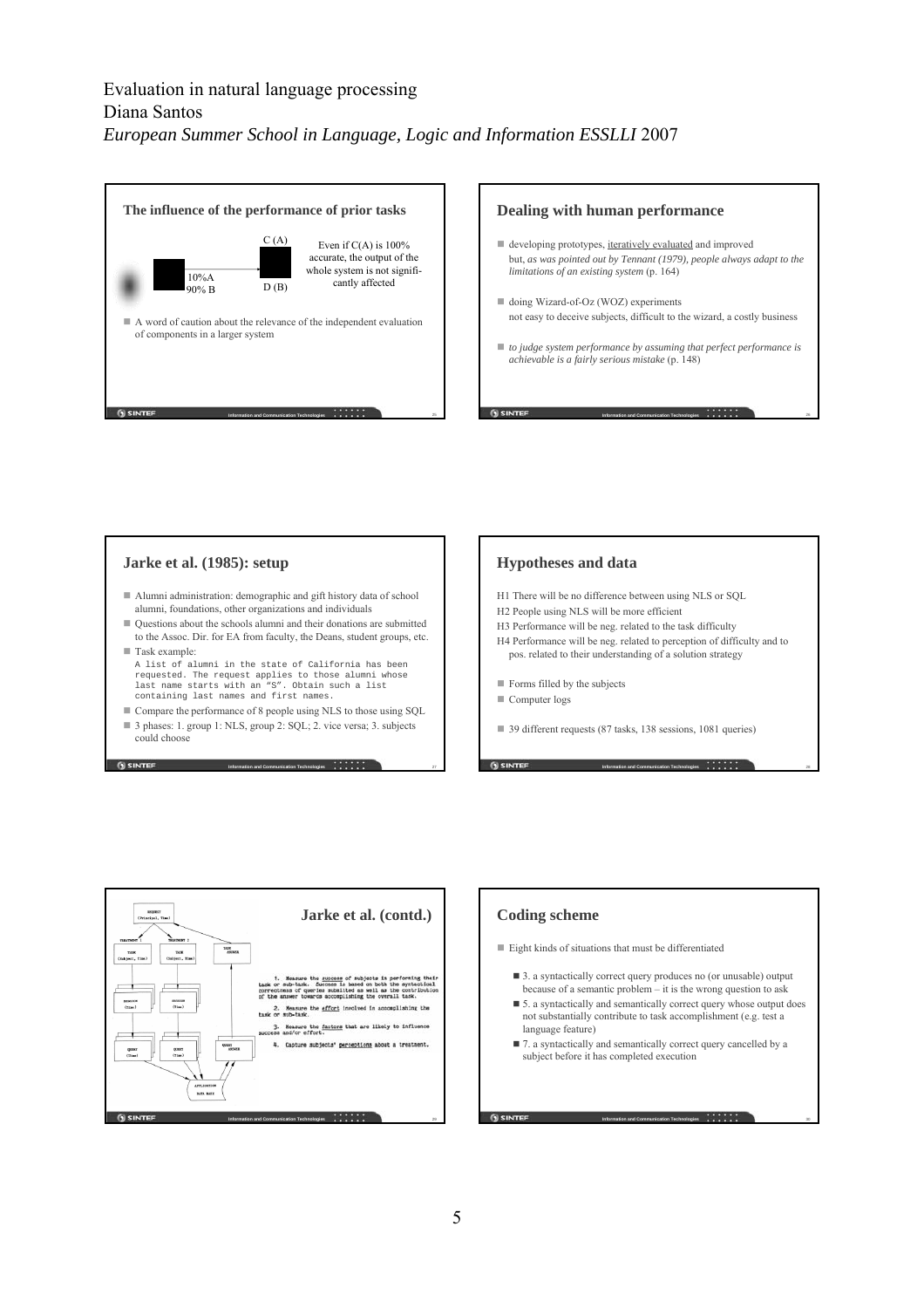### **Results and their interpretation**

■ Task level

- Task performance summary disappointing: 51.2% NLS and 67.9% SQL
- Number of queries per task: 15.6 NLS, 10.0 SQL
- $\blacksquare$  Ouerv level
	- partially correct output from a query: 21.3% SQL, 8.1% NLS (3:1!)
	- query length: 34.2 tokens in SQL vs 10.6 in NLS
	- typing errors: 31% in SQL, 10% NLS
- Individual differences; order effect; validity (several methods all indicated the same outcome)
- H1 is rejected, H2 is conditionally accepted (on token length, not time), H3 is accepted, the first part of H4 as well

**Information and Communication Technologies** 31

**N** SINTEF



### **Jarke et al. (1985): a field evaluation**

Compared database access in SQL and in NL

#### **Results**

- no superiority of NL systems could be demonstrated in terms of either query correctness or task solution performance
- NL queries are more concise and require less formulation time
- **Things they learned**
- $\blacksquare$  importance of feedback
- disadvantage of impredictability
- importance of the total operating environment
- restricted NL systems require training...

### **User-centred evaluation**

- 9 in 10 users happy? or all users 90% happy?
- Perform a task with the system
	- $\blacksquare$  before after
- Time/pleasure to learn
- Time to start being productive
- Empathy
- Costs much higher than technical evaluations
- Most often than not, what to improve is not under your control...

**Information and Communication Technologies** 34

**Information and Communication Technologies** 36

### **Three kinds of system evaluation**

- **Ablation**: destroy to rebuild
- **Golden collection**: create solutions before evaluating
- **Assess after running**: based on cooperative pooling

Include in a larger task, in the real world

**Information and Communication Technologies** 35

**Information and Communication Technologies 33 33 33 33 33** 

Problems with each

- Difficult to create a realistic point of departure (noise)
- A lot of work, not always all solutions to all problems... difficult to generalize
- Too dependent on the systems' actual performance, too difficult to agree on beforehand criteria

**G** SINTEF

### **Evaluation resources**

- 3 kinds of test materials (evaluation resources) (*SPG*)
	- coverage corpora (examples of all phenomena)
	- $\blacksquare$ <br> distribution corpora (maintaining relative frequency)
	- $\blacksquare$  test collections (texts, topics, and relevance judgements)
- test suites (coverage corpora + negative instances)
- corrupt/manipulated corpora

■ a corpus/collection of what? unitizing!!

A corpus is a **classified** collection of **linguistic objects** to **use** in NLP/CL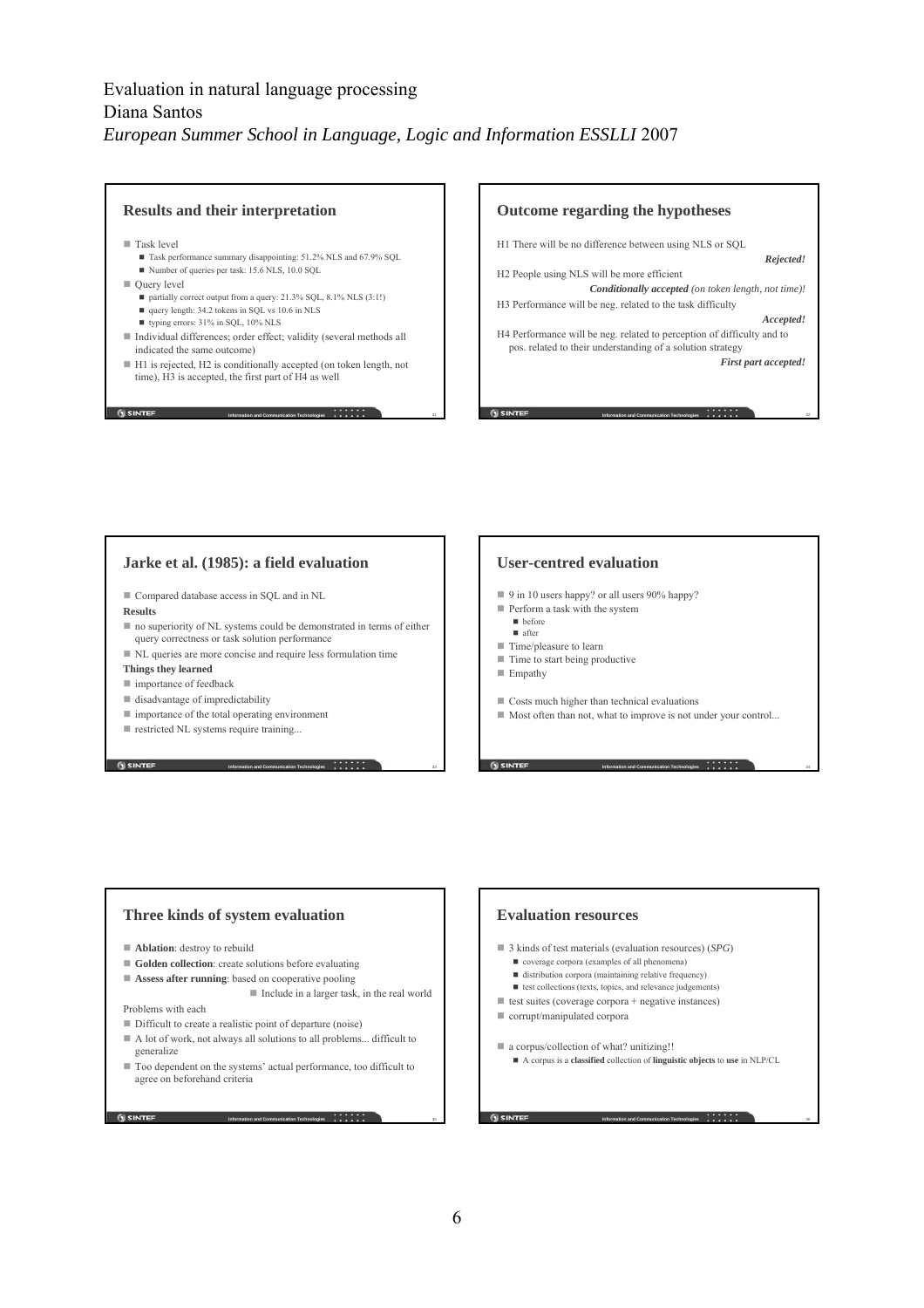| Unitizing                           |                                                                                                                                                                                                        |                                                                                                                        |                  | Continuum |                                                                                                                             |
|-------------------------------------|--------------------------------------------------------------------------------------------------------------------------------------------------------------------------------------------------------|------------------------------------------------------------------------------------------------------------------------|------------------|-----------|-----------------------------------------------------------------------------------------------------------------------------|
| Krippendorff $(2004)$               | Category c; Observer i:<br>$x =$<br>$b_{\rm el}$ -<br>$-t_{d2}$ -<br>$h = 1$<br>Category c: Observer j.<br>Category k; Observer i.<br>Category k: Observer j:<br>Figure 11.5<br><b>Unitizing Terms</b> |                                                                                                                        |                  |           |                                                                                                                             |
| Computing differences in units<br>ш |                                                                                                                                                                                                        | <b>Inches</b><br>in la c<br>timbi-<br>Ph.<br>01. um<br>Politi<br><b>Charles</b><br><b>There</b> are<br><b>Marchine</b> | Units of Length: |           | $2^2+6^2=40$<br>$2^2+6^2=40$<br>$1^2+5^2=26$<br>$4^2 = 16$<br>$1^2+3^2=10$<br>$2^2+2^2 = 8$<br>$1^2+1^2=2$<br>$\theta$<br>× |
| <b>SINTEF</b>                       | Information and Communication Technologies                                                                                                                                                             |                                                                                                                        |                  |           | 37                                                                                                                          |







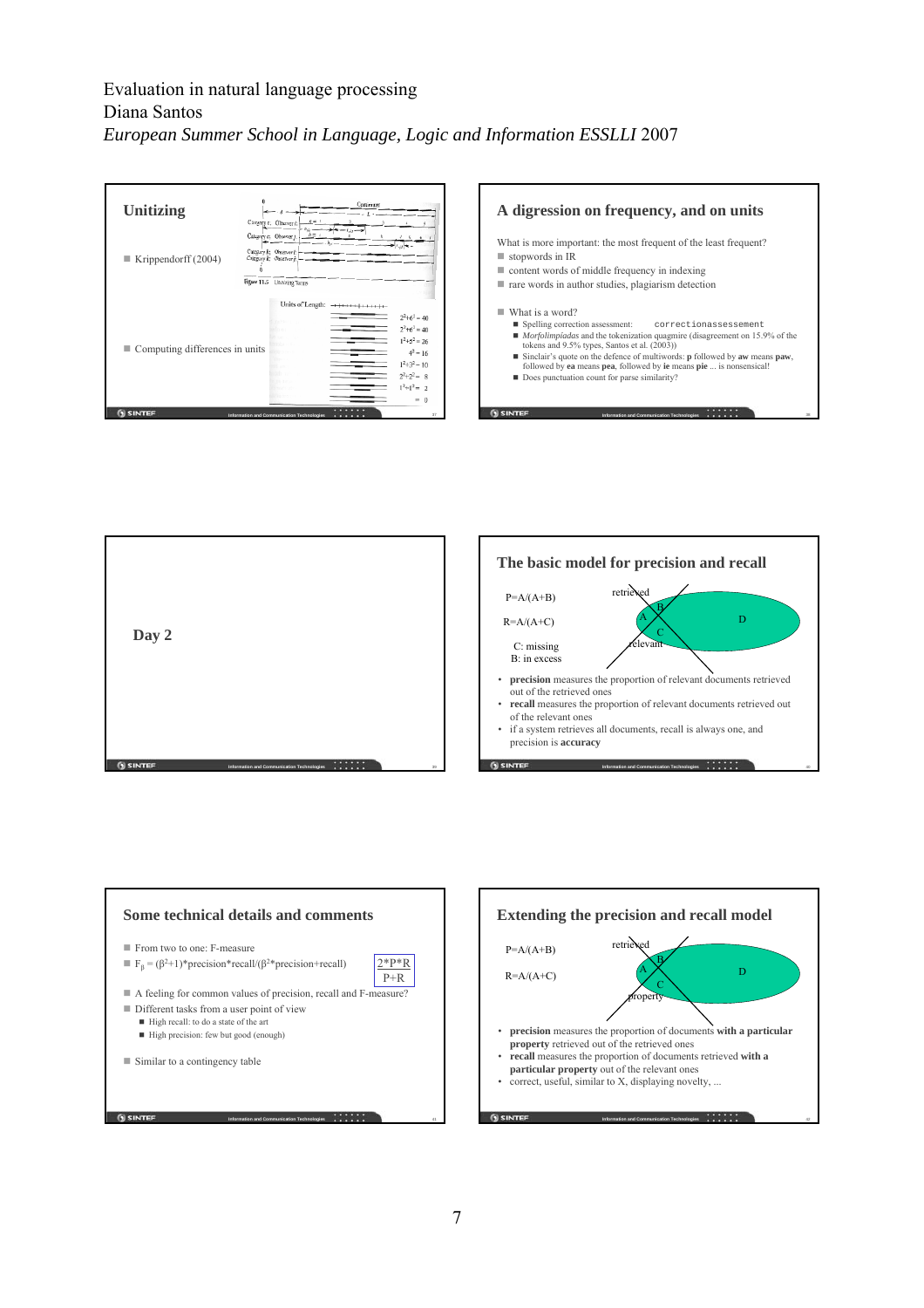





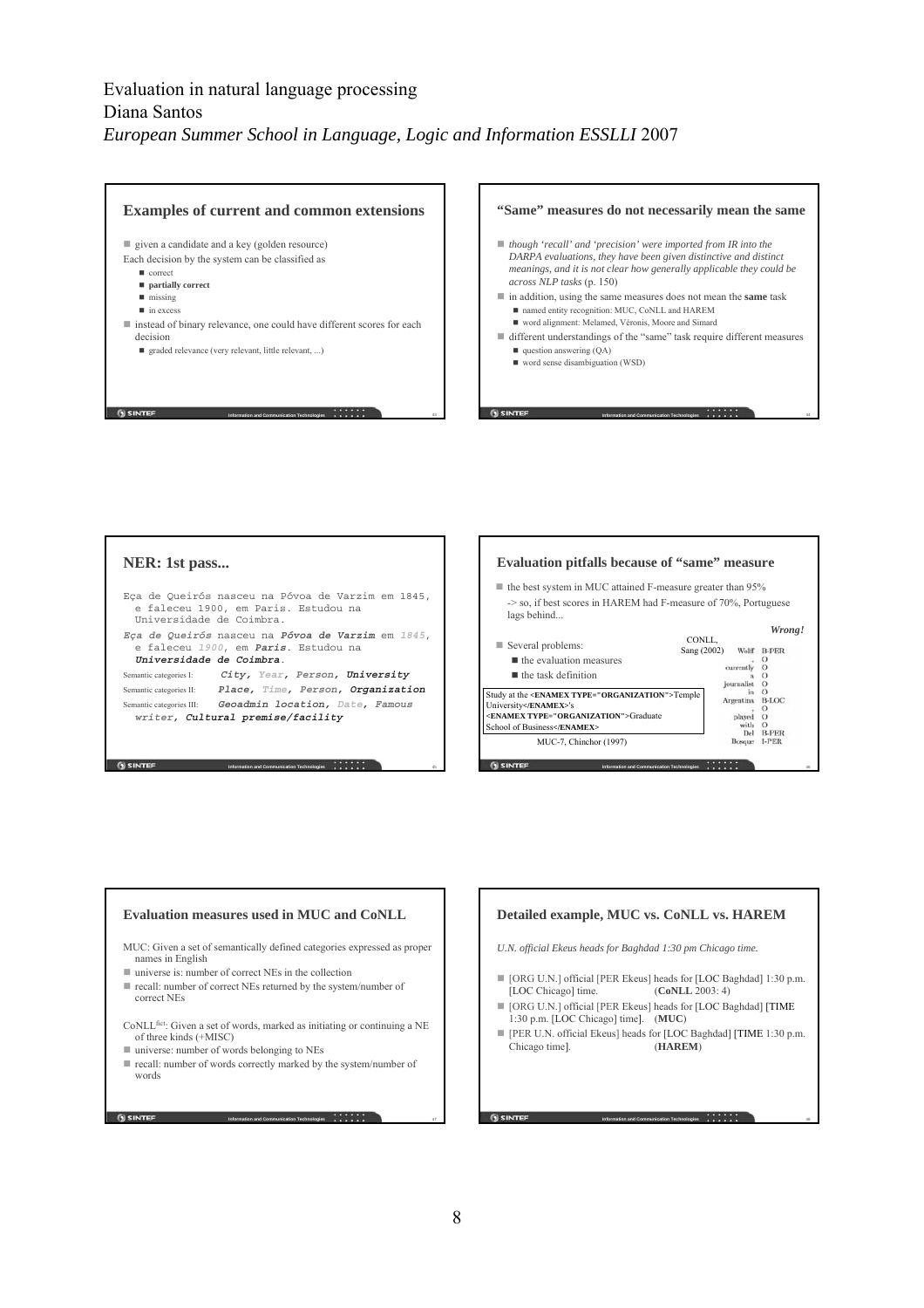#### **Detailed example, MUC vs. CoNLL vs. HAREM**

*He gave Mary Jane Eyre last Christmas at the Kennedys*.

- He gave [PER Mary] [MISC Jane Eyre] last [MISC Christmas] at the [PER Kennedys]. (**CoNLL**)
- He gave [PER Mary] Jane Eyre last Christmas at the [PER Kennedys]. (**MUC**)
- He gave [PER Mary] [OBRA Jane Eyre] last [TIME Christmas] at the [LOC Kennedys]. (**HAREM**)

**Information and Communication Technologies**  $\cdots$   $\cdots$   $\cdots$   $\cdots$   $\cdots$   $\cdots$  49

**Information and Communication Technologies 51 51 51** 

#### **Task definition**

- MUC: Given a set of semantically defined categories expressed as proper names (in English) (or number or temporal expressions), mark their occurrence in text
- correct or incorrect
- HAREM: Given all proper names (in Portuguese) (or numerical expressions), assign their correct semantic interpretation in context

**Information and Communication Technologies** 50

**Information and Communication Technologies 52 52 52 52** 

**partially correct** 

**G** SINTEF

 $\blacksquare$  alternative interpretations

#### **Summing up**

**N** SINTEF

- There are several choices and decisions when defining precisely a task for which an evaluation is conducted
- Even if, for the final ranking of systems, the same kind of measures are used, one **cannot** compare results of distinct evaluations
	- if basic assumptions are different
	- if the concrete way of measuring is different

### **Plus: different languages!**

- *handling multi-lingual evaluation: data has to be collected for different languages, and the data has to be comparable: however, if data is functionally comparable it is not necessarily descriptively comparable (or vice versa), since languages are intrinsically different*  $(p.144)$
- while there are proper names in different languages, the difficulty of identifying them and/or classifying them is to a large extent languagedependent
	- *Thursday* vs. *quinta*
	- *John* vs. *O João*
	- *United Nations* vs. *De forente nasjonene*
	- German noun capitalization

#### **Have we gone too far? PR for everything?**

- Sentence alignment (Simard et al., 2000) P: given the pairings produced by an aligner, how many are right R: how many sentences are aligned with their translations
- Anaphora resolution (Mitkov, 2000) P: correctly resolved anaphors / anaphors attempted to be resolved R: correctly resolved anaphors / all anaphors
- Parsing: 100% recall in CG parsers ...

**G** SINTEF

- (all units receive a parse... so it should be parse accuracy instead) Using precision and recall to create one global measure for information-theoretic inspired measures
	- P: value / maximum value given output; R: value / maximum value in golden res.

**Information and Communication Technologies 53 53** 

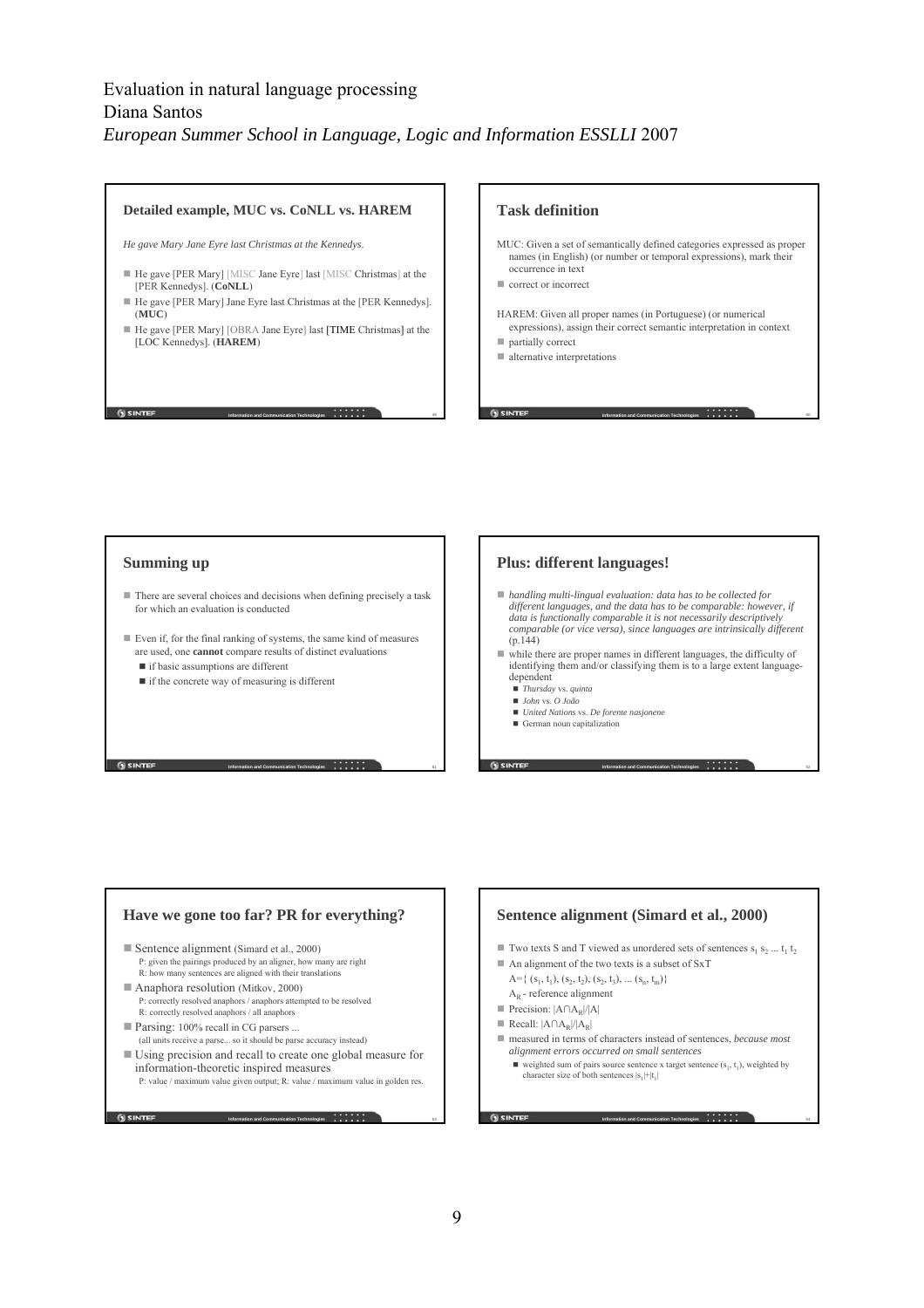







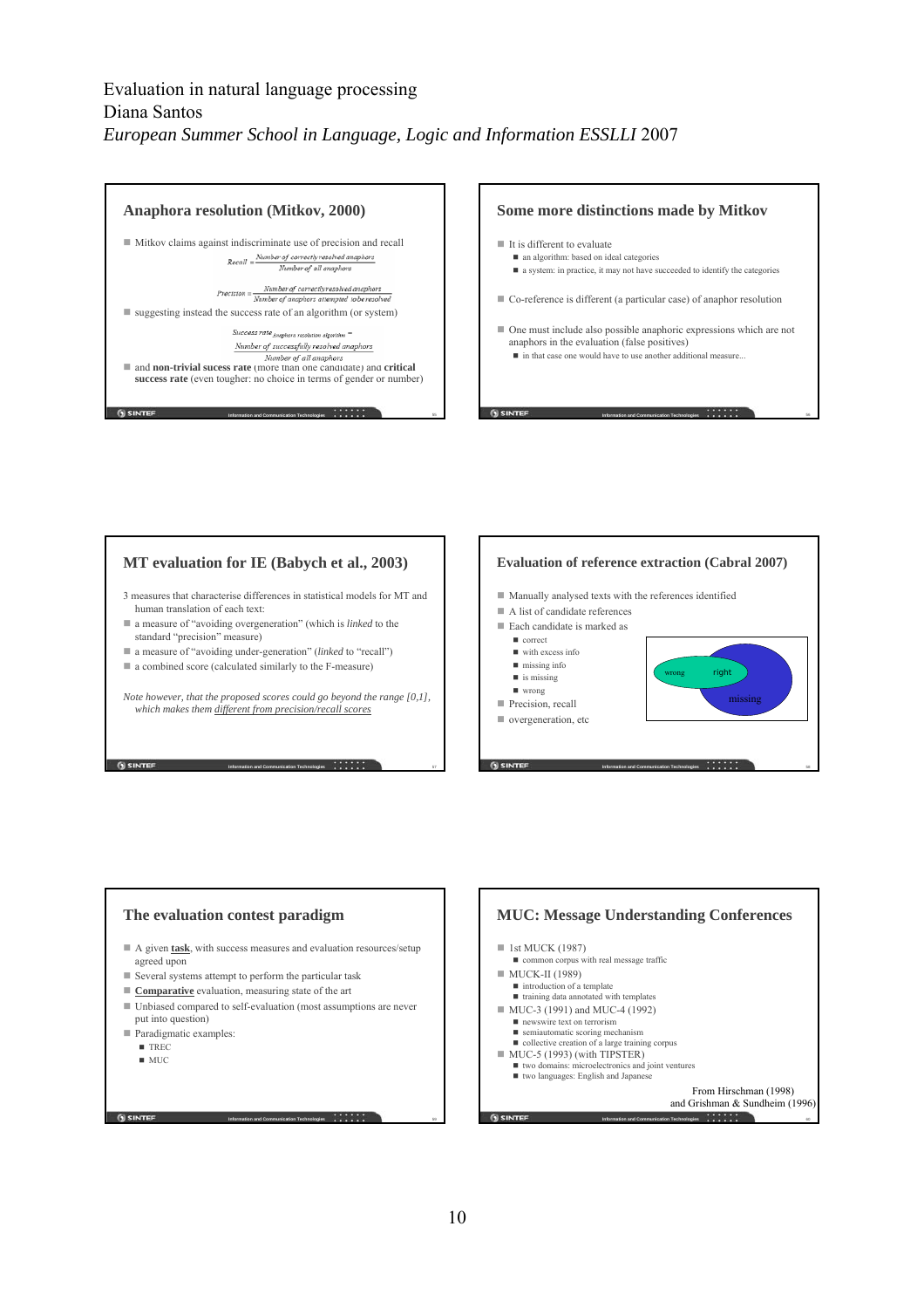



#### **Comparing the relative difficulty of MUCK2 and MUC-3 (Hirschman 91)**

- Complexity of data
- telegraphic syntax, 4 types of messages vs. 16 types from newswire reports  $\blacksquare$  Corpus dimensions
	- $105$  messages (3,000 words) vs. 1300 messages (400,000 words)
	- test set: 5 messages (158 words) vs. 100 messages (30,000 words)
- $\blacksquare$  Nature of the task
	- template fill vs. relevance assessment plus template fill (only 50% of the messages were relevant)

**Information and Communication Technologies 63 63 63 63 63** 

- Difficulty of the task
- 6 types of events, 10 slots vs. 10 types of events and 17 slots
- Scoring of results (70-80% vs 45-65%)

**SINTEE** 

#### **Aligning the answer with the key...**  $\begin{array}{ll} \text{(TEMPLATE-024-1)}\\ \text{CONTENT} & \text{(SUCC,EVENT-024-1)} \end{array}$ (TEMPLATE-024-1)<br>CONTENT (SUCC.EVENT-024-1)  $\begin{array}{lll} & \texttt{UCC\_EVENT-024-1)}\\ & \texttt{SUCCESSON. OIG} & (\texttt{ORG-024-1})\\ & \texttt{POST} & (\texttt{ON-AND.OUT-024-1})\\ & \texttt{IN-AND.OUT} & (\texttt{IN-AND.OUT-024-1})\\ & \texttt{VACANCV\_REASON} & \texttt{Orn.Uns} \end{array}$ cor<br>cor<br>cor<br>inc  $\begin{array}{ll} \left(\text{ORG-034-1}\right) & \\ \text{ORG-NAME} & \text{-STAR TV}^* \\ \text{ORG-ALIAS} & \text{-STAR TV}^* \\ \text{ORG-DESCRIPTOR} & \text{-THE SAT BOSTR}^* \\ \text{ORG-TYPE} & \text{CostrANT} \end{array}$  $\begin{array}{cc} \text{(ORG-024-1)}\\ \text{ORG.NAME} & \text{-STAR TV} \end{array}$ cor<br>mis<br>mis<br>cor<br>spu<br>spu ORG.TYPE COMPANY<br>ORG.LOCALE WHAMPOA<br>ORG.COUNTRY UNITED KINGDOM ORG.COUNTRY UNITRO KINGI<br>R.AND.OUT-024-1)<br>IO\_PERSON (PERSON-024-1)<br>NEW.STATUS Rs **(AND.OUT-024-1)**<br> **IO.PERSON (PERSON-024-1)**<br> **NEW.STATUS OUT**<br> **ON.THE.JOB** UNCLEAR cor<br>Inc<br>inc ERSON-024-1)<br>| PER\_NAME | "Julian Mounter"<br>| PER\_ALIAS | "Mounter"<br>| PER\_TITLE | "Mr." (PERSON-024-1)<br>PER,NAME "JULIAN MOUNTER" cor<br>mis<br>mis Figure 3<br>Target and hypothetical outputs for the example text. From Kehler et al. (2001) **Information and Communication Technologies 64 64 64 64 64 64 64**

### **Scoring the tasks**

#### $\blacksquare$  MUCK-II

- $\blacksquare$  0 wrong; 1 missing; 2 right
- $MUC-3$

**G** SINTEF

- $\blacksquare$  0 wrong or missing; 1 right
- Since 100% is the upper bound, it is actually more meaningful to compare the "shortfall" from the upper bound
	- $\blacksquare$  20-30% to 35-55%
	- MUC-3 performance is half as good as (has twice the shortfall of) MUCK-2
- $\blacksquare$  the relation between difficulty and precision/recall figures is certainly not linear (the last 10-20% is always much harder to get than the first 80%)

**Information and Communication Technologies 65 65** 

Chinchor et al. (2003) conclude that evaluation contests are ■ good to get a snapshot of the field ■ not good as a predictor of future performance not effective to determine which techniques are responsible for good performance across systems

*What we learned about evaluation* **in MUC**

- system convergence (Hirschmann, 1991): two test sets, do changes in one and check whether changes made to fix problem s in one test set actually helped in another test set
- costly:
	- $\blacksquare$  investment of substantial resources
	- port the systems to the chosen application

#### **SINTEF**

**Information and Communication Technologies 66 66 66 66 66**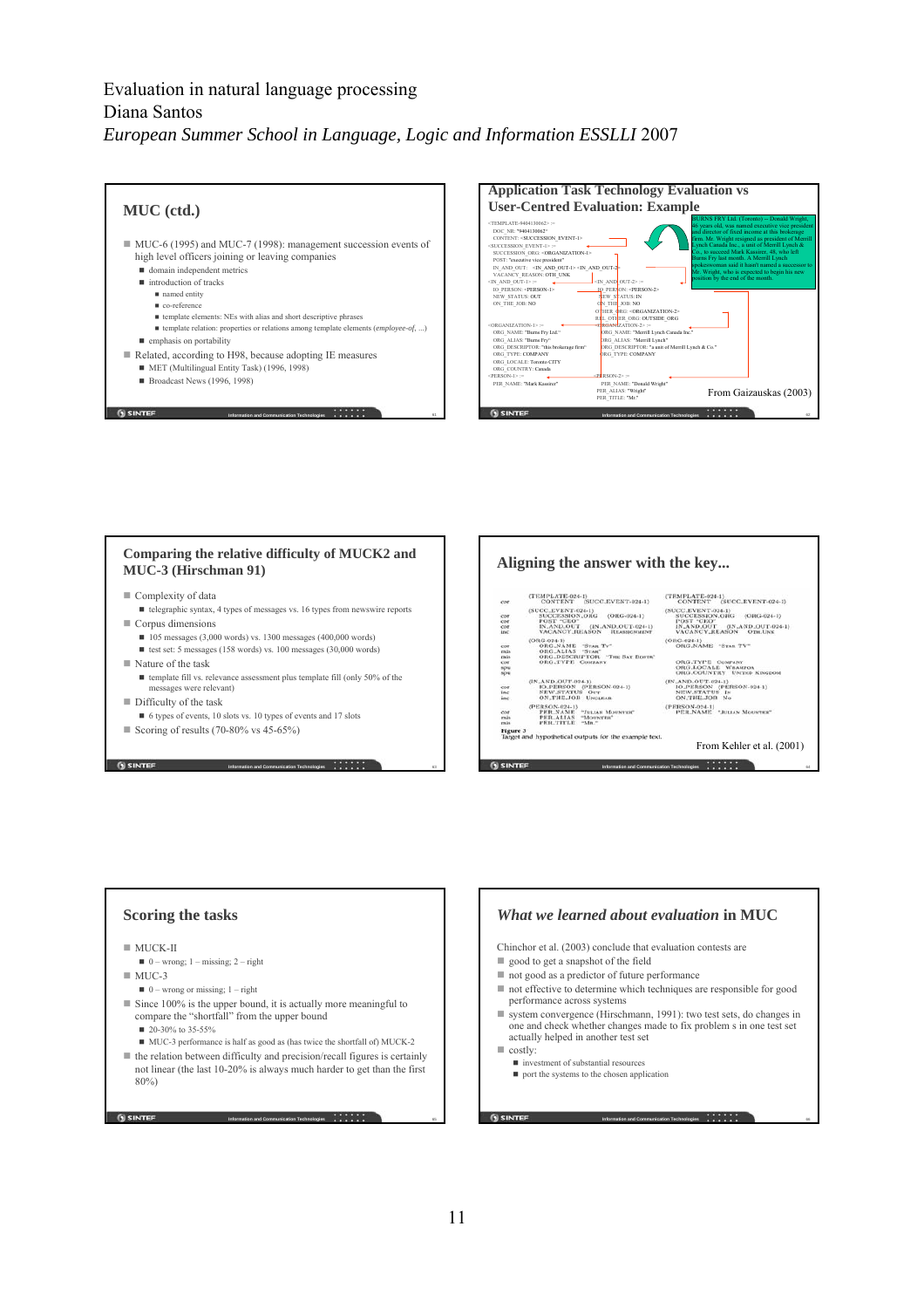

#### **The human factor**

 Especially relevant in NLP! All NLP systems are ultimately to satisfy people (otherwise no need for NLP in the first place) Ultimately the final judges of a NLP system will always be people To err is human (*errare humanum est*): important to deal with error ■ To judge is human – and judges have different opinions  $©$ People change... : important to deal with that, too

**Information and Communication Technologies 68 68 68 68 68** 

### **To err is human**

- Programs need to be robust
	- $\blacksquare$ expect typos, syntactic, semantic, logical, translation mistakes etc.

**Information and Communication Technologies 699 699** 

**Information and Communication Technologies** 71

- help detect and correct errors
- let users persist in errors
- Programs cannot be misled by errors
	- while generalizing
	- while keeping stock
	- while reasoning/translating
- Programs cannot be blindly compared with human performance

**G** SINTEF

### **To judge is human**

**G SINTE** 

- Atitudes, opinions, states of mind, feelings
- $\blacksquare$  There is no point in computers being right if this is not acknowledged by the users
- It is important to be able to compare opinions (of different people)  $\blacksquare$  inter-anotator agreement
	- **a** agreement by class
- Interannotator agreement is not always necessary/relevant!
	- personalized systems should disagree as much as people they personalized to ..

**Information and Communication Technologies a a a a a a a a b** 

**Information and Communication Technologies a a a a a a a a a** 

#### **Measuring agreement...**

- agreement with an expert coder (separately for each coder)
- pairwise agreement figures among all coders
- $\blacksquare$  the proportion of pairwise agreements relative to the number of pairwise comparisons
- majority voting (expert coder by the back door): ratio of observed agreements with the majority opinion
- pairwise agreement or agreement only if all coders agree ?
- $\Box$  pool of coders or one distinguished coder + many helpers

**Motivation for the Kappa statistic**

- need to discount the amount of agreement if they coded by chance (which is inversely proportional to the number of categories)
- when one category of a set predominates, artificially high agreement figures arise
- when using majority voting, 50% agreement is already guaranteed by the measure (only pairs off coders agains the majority)
- measures are not comparable when the number of categories is different
- need to compare K across studies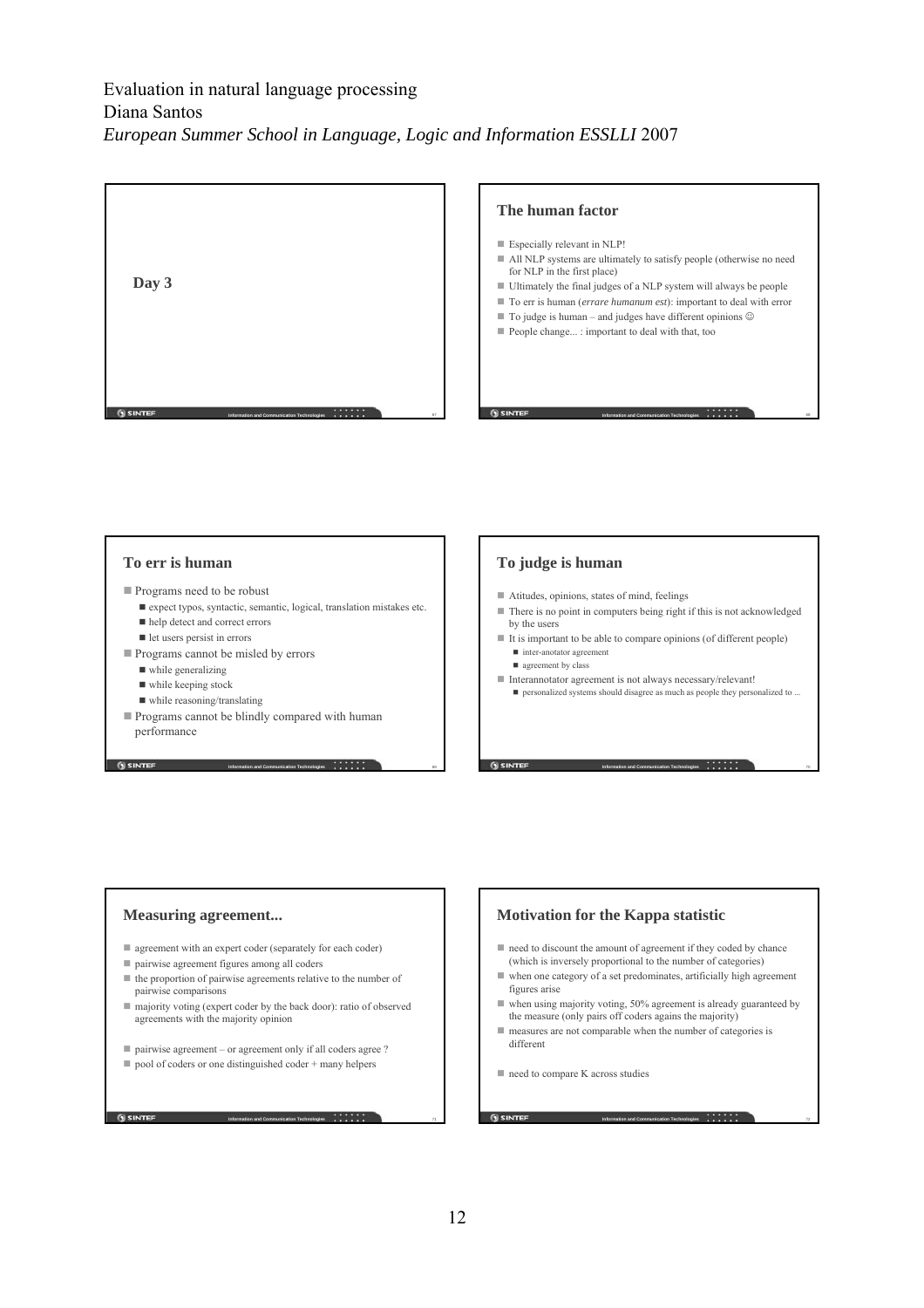### **The Kappa statistic (Carletta, 1996)**

 $\blacksquare$  for pairwise agreement among a set of coders

- $K=(P(A)-P(E))/(1-P(E))$
- $P(A)$ : proportion of agreement
- $P(E)$ : proportion of agreement by chance
- 1: total agreement 0: totally by chance
- in order to compare different studies, the units over which coding is done have to be chosen sensibly and **comparably**
- when no sensible choice of unit is available pretheoretically, simple pairwise agreement may be preferable

**Information and Communication Technologies** 73

**Information and Communication Technologies** 75

**Information and Communication Technologies** 77

**N** SINTEF

#### **Per-class agreement**

- Where do annotators agree (or disagree) most?
- 1. The proportion of pairwise agreements relative to the number of pairwise comparisons for each class
- If all three subjects ascribe a description to the same class, ■ 3 assignments, 6 pairwise comparisons, 6 pairwise agreements: 100% agreement
- If two subjects ascribe a description to C1 and the other subject to C2  $\blacksquare$  two assignments, four comparisons and two agreements for C1: 50% agreement

**Information and Communication Technologies** 74

**Information and Communication Technologies** 76

 $\blacksquare$  one assignment, two comparisons and no agreement for C2: 0% agreement 2. Take each class and eliminate items classified as such by any coder, then see which of the classes when eliminated causes the Kappa statistic to increase most. (similar to "odd-man-out")

#### **Measuring agreement (Craggs & Wood, 2006)**

- Assessing **reliability** of a coding scheme based on agreement between annotators
- *there is frequently a lack of understanding of what the figures actually mean*
- **Reliability**: degree to which the data generated by coders applying a scheme can be relied upon:
	- categories are not idiosyncratic
	- $\blacksquare$  there is a shared understanding
- $\blacksquare$  the statistic to measure reliability must be a function of the coding process, and not of the coders, data, or categories

**G** SINTEF

#### **Evaluating coding schemes (Craggs & Wood, 2006)**

- the purpose of assessing the reliability of coding schemes is not to judge the performance of the small number of individuals participating in the trial, but rather to predict the performance of the scheme in general
- $\blacksquare$  the solution is not to apply a test that panders to individual differences, but rather to increase the number of coders so that the influence of any individual on the final result becomes less pronounced
- $\blacksquare$  if there is a single correct label, training coders may mitigate coder preference

### **Objectivity... House (1980:86ff)**

 confusing objectivity with procedures for determining intersubjectivity

- two different senses for objectivity:
	- quantitative: objectivity is achieved through the experiences of **a number of** subjects or observers – a sampling problem (intersubjectivism)
	- qualitative: factual instead of biased
- $\blacksquare$  it is possible to be quantitatively subjective (one man's opinion) but qualitatitively objective (unbiased and true)
- different individual and group biases...

**Validity vs. reliability (House, 1980)** Substitution of reliability for validity: a common error of evaluation

- one thing is that you can **rely** on the measures a given tool gives
- another is that those measures are **valid** to represent what you want
- *there is no virtue in a metric that is easy to calculate, if it measures the wrong thing* (Sampson & Babarczy, 2003: 379)
- Positivism-dangers

**G SINTER** 

- $\blacksquare$  use highly reliable instruments the validity of which is questionable
- believe in science as objective and independent of the values of the researchers

**Information and Communication Technologies** 78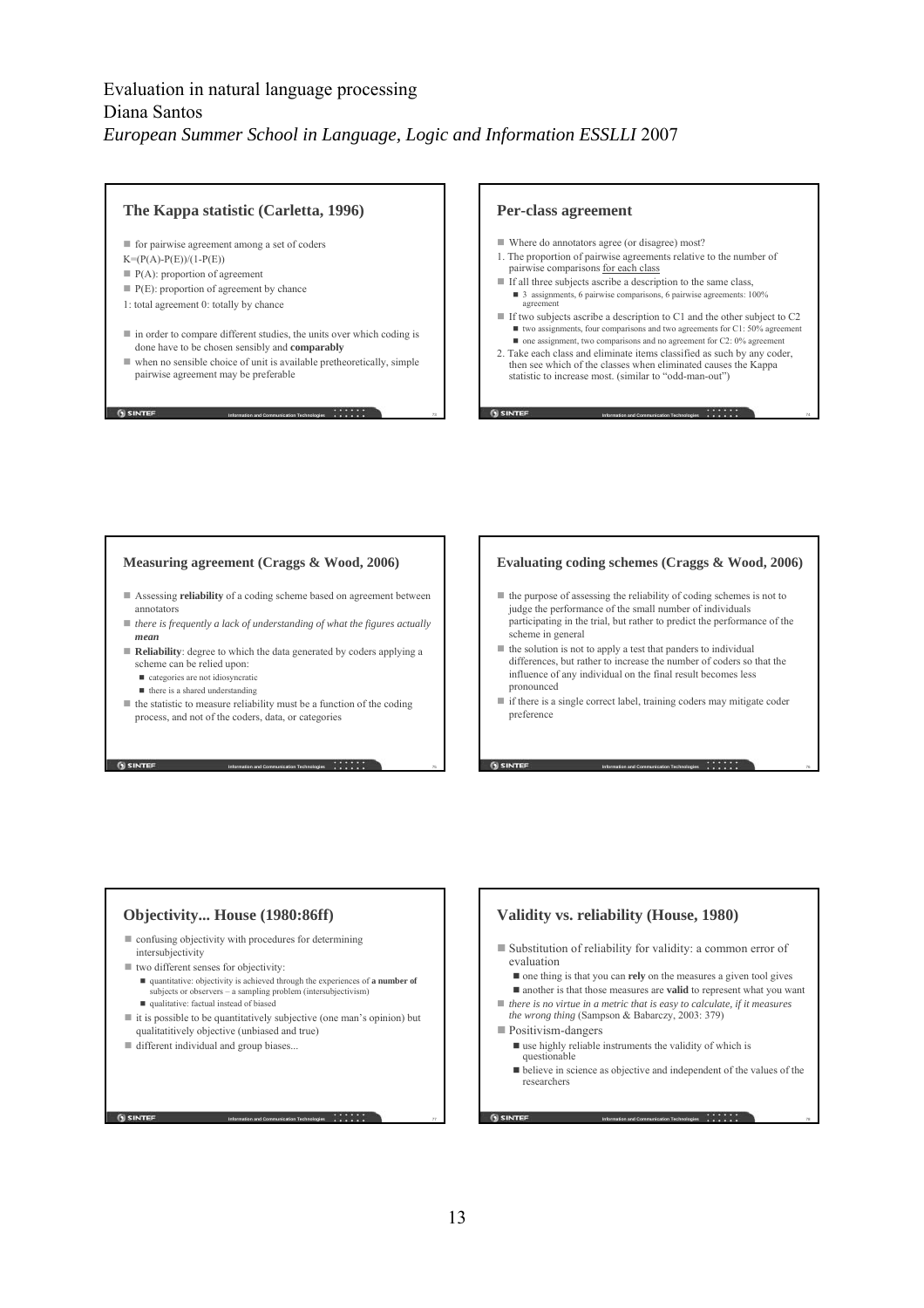|                  | Example: the meaning of OK (Craggs $\&$ Wood)                                                                                                                                                                                                                     |                                            |                                |     |    |
|------------------|-------------------------------------------------------------------------------------------------------------------------------------------------------------------------------------------------------------------------------------------------------------------|--------------------------------------------|--------------------------------|-----|----|
|                  |                                                                                                                                                                                                                                                                   | Accept                                     | Acknowledge <sup>Coder 2</sup> |     |    |
| Confusion matrix | Accept                                                                                                                                                                                                                                                            | 90                                         |                                | 95  |    |
| Coder 1          | Acknowledge                                                                                                                                                                                                                                                       | 5                                          |                                | 5   |    |
|                  |                                                                                                                                                                                                                                                                   | 95                                         |                                | 100 |    |
|                  | <b>prevalence "problem"</b> : when there is an unequal distribution of label<br>use by coders, skew in the categories increases agreement by chance<br>(Di Eugenio & Glass, 2004)<br>percentage of agreement: 90%; kappa: small (0.47)<br>reliable agreement? NO! |                                            |                                |     |    |
| <b>SINTEF</b>    |                                                                                                                                                                                                                                                                   | Information and Communication Technologies |                                |     | 79 |

**Information and Communication Technologies** 79



|                                                                                                                                                                                                                                                               | Agreement = $1 -$ | Observed / Expected Disagreement                       |        |              | A     |         |
|---------------------------------------------------------------------------------------------------------------------------------------------------------------------------------------------------------------------------------------------------------------|-------------------|--------------------------------------------------------|--------|--------------|-------|---------|
| %-agreement                                                                                                                                                                                                                                                   | $A_{0} = 1 -$     | $(b + c)$ /                                            |        | а            | h     | $p_R$   |
| Bennett et al. (1954)                                                                                                                                                                                                                                         |                   | $S = 1 - (b + c) / 2.1/2.1/2.$                         | в      | $\mathbf{c}$ | d     | $q_{R}$ |
| Scott (1955)                                                                                                                                                                                                                                                  |                   | $\pi = 1 - (b + c)/2\bar{p}\bar{q},$                   |        | $P_A$        | $q_A$ | 1       |
| Krippendorff (1970a)                                                                                                                                                                                                                                          |                   | $\alpha = 1 - \frac{n-1}{n} (b+c) / 2\bar{p} \bar{q},$ |        |              | mā    |         |
| Cohen (1960)                                                                                                                                                                                                                                                  |                   | $\kappa = 1 - (b + c) / p_A q_B + p_B q_A$             |        |              |       |         |
| where $\frac{1}{2}$ is the logical probability of 0 or 1; $\bar{p}$ and $\bar{q} = (1-\bar{p})$ are population<br>estimates; $n = 2r$ = the total number of values used jointly by both observers; and<br>$(n-1)/n$ corrects $\alpha$ for small sample sizes. |                   |                                                        | p. 248 |              |       |         |



when rating scales are an issue

- $\blacksquare$  interrater reliability indication of the extent to which the variance in the ratings is attributable to differences among the objects rated
- $\blacksquare$  interrater reliability is sensitive only to the relative ordering of the rated objects

one must decide (4 different versions)

- whether differences in the level (mean) or scatter (variance) in the ratings of judges represent error or inconsequential differences
- $\blacksquare$  whether we want the average reliability of the individual judge or the reliability of the composite rating of the panel of judges

**Information and Communication Technologies 82 82** 



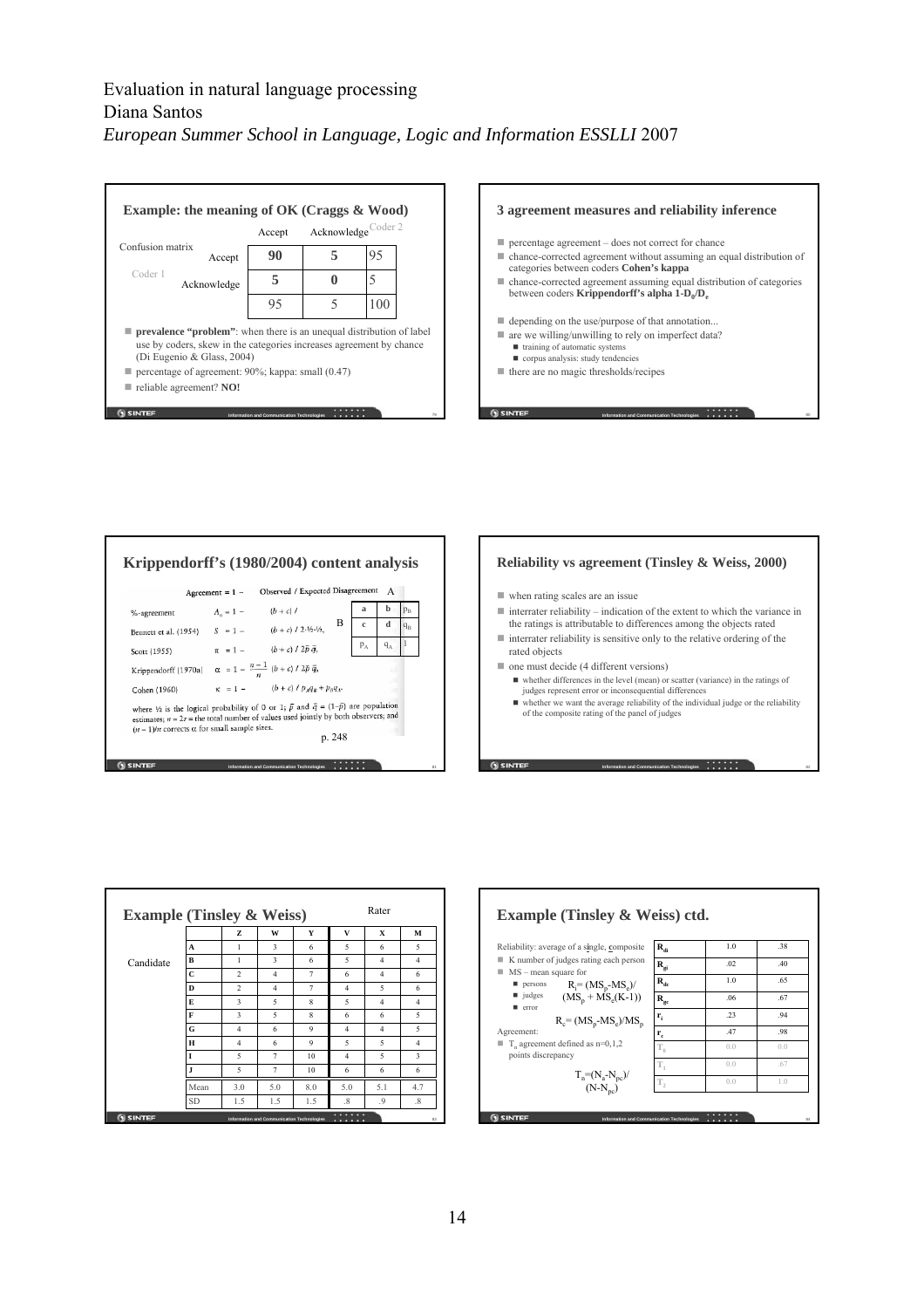

### **Vilain et al. (1995) ctd**

- let S be an equivalence set generated by the key, and let  $R_1 \ldots R_m$  be equivalent classes generated by the response.
- For example, say the key generates the equivalence class  $S = \{ A \ B \ C$ D} and the response is simply <A-B> . The relative partition p(S) is then  ${AB} {C}$  and  ${D}$ .  $|p(S)|=3$
- $\bullet$  c(S) is the minimal number of "correct" links necessary to generate the equivalence class S. c(S) = (|S| -1) c({A B C D})=3
- $\blacksquare$  m(S) is the number of "missing" links in the response relative to the key set S. m(S) = (|p(S)| – 1 ) m({A B C D})=2 **recall** =  $(c(S) - m(S))/c(S)$  1/3
- switching figure and ground, **precision** = (c'(S') m'(S'))/ c'(S') (partitioning the key according to the response)

**Information and Communication Technologies 87 87 87** 

### **Katz & Arosio (2001) on temporal annotation**

- Annotation A and B are **equivalent** if all models satisfying A satisfy B and all models satisfying B satisfy A.
- Annotation A **subsumes** annotation B iff all models satisfying B satisfy A.
- Annotations A and B are **consistent** iff there are models satisfying both A and B.
- Annotations A and B are **inconsistent** if there are no models satisfying both A and B.
- the **distance** is the number of relation pairs that are not shared by the annotations normalized by the number that they do share



**Information and Communication Technologies 88** 

## **Not all annotation disagreements are equal** ■ Diferent weights for different mistakes/disagreements Compute the cost for particular disagreements Different fundamental opinions Mistakes that can be recovered, after you are made aware of them Fundamental indeterminacy, vagueness, polisemy, where any choice is wrong **SINTEF**

**Information and Communication Technologies 899 899** 



### 15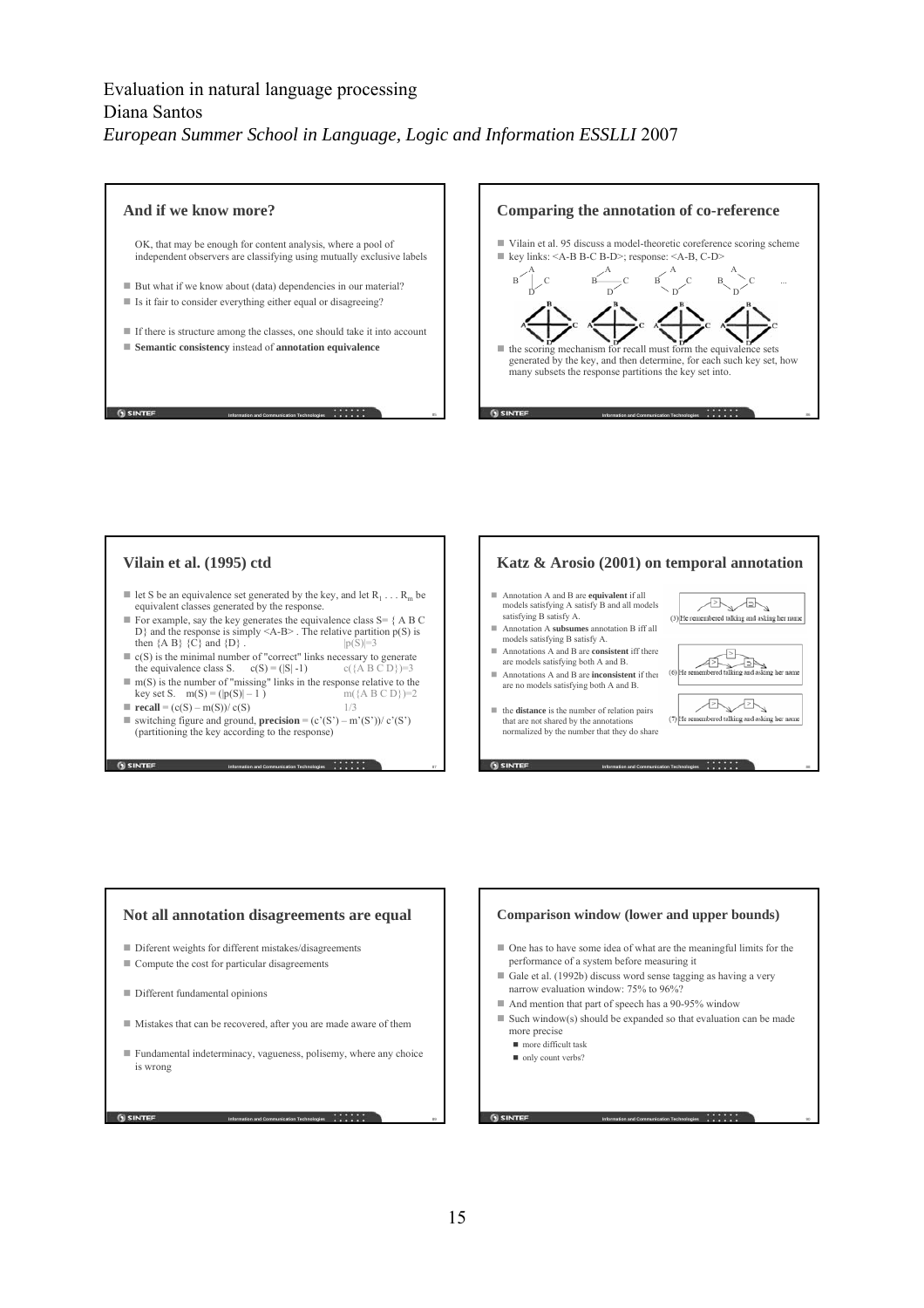#### **Baseline and ceiling**

- If a system does not go over the baseline, it is not useful ■ PoS tagger that assigns every word the tag N
	- $\blacksquare$  WSD system that assigns every word its most comm
- There is a ceiling one cannot measure over, because there is no consensus: Ceiling as human performance
- *Given that human annotators do not perform to the 100% level (measured by interannotator comparisons) NE recognition can now be said to function to human performance levels* (Cunningham, 2006) *Wrong!* confusing possibility to evaluate with performance:
- Only 95% consensus implies that only 95% can be evaluated; it does **not** mean that the automatic program reached human level...

**Information and Communication Technologies** 91

**Information and Communication Technologies** 93 a 9 a 9 a 9 3 **93** 

**G** SINTEF

#### **NLP vs. IR baseline's**

- $\blacksquare$  In NLP: The easiest possible working system systems are **not** expected to perform better than people
	- NLP: systems that do human tasks
- In IR: what people can do
	- systems **do** expect to perform better than people
	- IR: systems that do inhuman tasks

Keen (1992) speaks of benchmark performances in IR: important to test approaches at high, medium and low recall situations

**Information and Communication Technologies 82 122**  122 **123** 

**Information and Communication Technologies 94 and 194 and 194 and 194 and 194 and 194 and 194 and 194 and 194 and 194 and 194 and 194 and 194 and 194 and 194 and 194 and 194 and 195 and 196 and 197 and 197 and 197 and 1** 

**Information and Communication Technologies** 96 **96** 

### **Paul Cohen (1995): kinds of empirical studies**

- $\blacksquare$  empirical = exploratory + experimental
- $\blacksquare$  exploratory studies yield causal hypotheses
- $\blacksquare$  assessment studies establish baselines and ranges
- $\blacksquare$  manipulation experiments test hypotheses by manipulating factors
- $\blacksquare$  observation experiments disclose effects by observing associations
- experiments are **confirmatory**
- **exploratory** studies are the informal prelude to experiments

### **Experiments**

- Are often expected to have a yes/no outcome
- Are often rendered as the opposite hypothesis to reject with a particular confidence
- $\blacksquare$  The opposite of order is random, so: often, the hypothesis to reject, standardly called  $H_0$ , is that some thing is due to chance alone
- There is a lot of statistical lore for hypotheses testing, which I won't cover here
	- often they make assumptions about population distributions or sampling properties that are hard to confirm or are at odds with our understanding of linguistic phenomena
	- apparently there is a lot of disagreement among language statisticians





**G SINTER**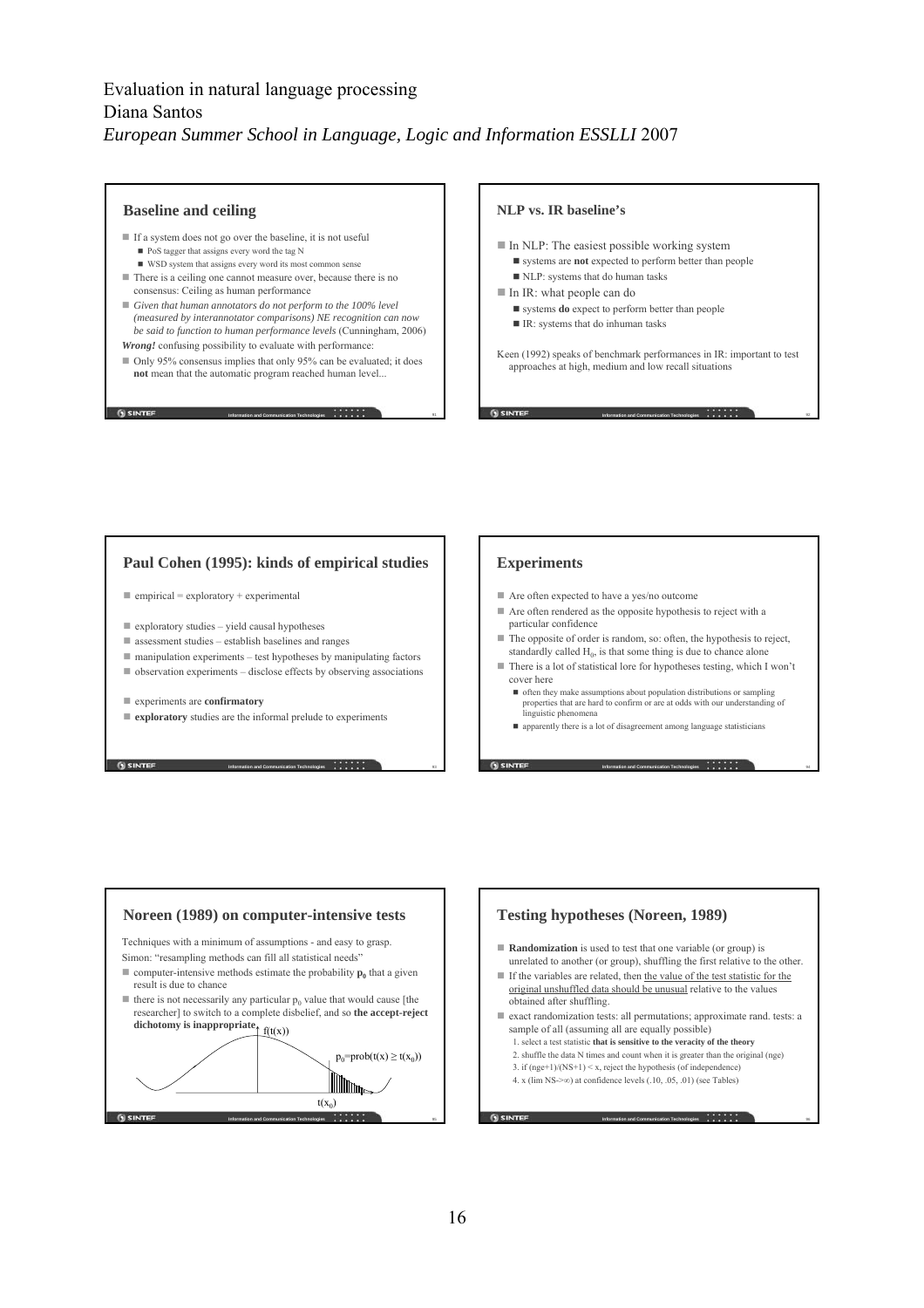#### **Testing hypotheses (Noreen, 1989) contd**

- **Monte Carlo Sampling** tests the hypothesis that a sample was randomly drawn from a specified population, by drawing random samples and comparing with it
- $\blacksquare$  if the value of the test statistic for the real sample is unusual relative to the values for the simulated random samples, then the hypothesis that it is randomly drawn is rejected

**Information and Communication Technologies a a a a a a a a b b b b b b b b** 

**Information and Communication Technologies** 999 **999** 

- 1. define the population
- 2. compute the test statistic for the original sample
- 3. draw a simulated sample, compute the pseudostatistic
- 4. compute the significance level  $(nge+1)/(NS+1) < p0$
- 5. reject the hypothesis that it is random if  $p0 \le$  rejection level

**N** SINTEF

#### **Testing hypotheses (Noreen, 1989) contd**

- **Bootstrap resampling** aims to draw a conclusion about a population based on a random sample, by drawing artificial samples (with replacement) from the sample itself.
- are primarily used to estimate the significance level of a test statistic, i.e., the probability that a random sample drawn from the hypothetical null hypothesis population would yield a value of the test statistic at least as large as for the real sample
- $\blacksquare$  several bootstrap methods: the shift, the normal, etc.
- must be used in situations in which the conventional parametric sampling distribution of the test statistic is not known (e.g. median)

**Information and Communication Technologies** 98

unreliable and to be used with extra care...

### **Examples from Noreen (1989)**

**Hyp:** citizens will be most inclined to vote in close elections

- Data: Voter turnout in the 1844 US presidential election (decision by electoral college): per U.S. state, participation (% of voters who voted); spread (diff of votes obtained by the two candidates)
- Test statistic: **-** correlation coefficient beween participation and spread
- $\blacksquare$  Null hypothesis: all shuffling is equally likely
- Results: only in 35 of the 999 shuffles was the negative correlation higher  $\ge$  the significance level (nge+1/NS+1) is 0.036
- p(exact signif. level < 0.01; 0.05; 0.10) = 0; .986; 1)

### **Examples from Noreen (1989)**

**Hyp:** the higher the relative slave holdings, the more likely a county voted for secession (in 1861 US), and vice-versa

- Data: actual vote by county (secession vs. union) in three categories of relative slave holdings (high, medium, low)
- Statistic: absolute difference from total distribution  $(55\% 45\%)$ secession-union) for high and low counties, and deviations for medium counties
- 148 of the 537 counties deviated from the expectation that distribution was independent of slave holdings
- Results: After 999 shuffles (of the 537 rows) there was no shuffle on which the test statistic was greater than the original unshuffled data

**Information and Communication Technologies** 100

### **Noreen: stratified shuffling**

Control for other variables

**SINTER** 

- ... is appropriate when there is reason to believe that the value of the dependent variable depends on the value of a categorical variable that is not of primary interest in the hypothesis test.
- for example, study grades of transfer/non-transfer students control for different grading practices of different instructors shuffling only within each instructor's class
- Note that several "nuisance categorical variables" can be controlled simultaneously, like instructor and gender

**Information and Communication Technologies** 101

# **Examples from Noreen (1989)**

- $\blacksquare$  High-fidelity speakers (set of 1,000) claimed to be 98% defect-free
- $\blacksquare$  a random sample of 100 was tested and 4 were defective (4%)
- should we reject the set?
- statistic: number of defective in randomly chosen sets of 100
- by Monte Carlo sampling, we see that the probability of a set with 980 good and 20 defective provide 4 defects in a 100 sample is 0.119 (there were 4 or more defects in 118 of the 999 tested examples)

assess how significant/decisive is one random sample

**Information and Communication Technologies** 102 102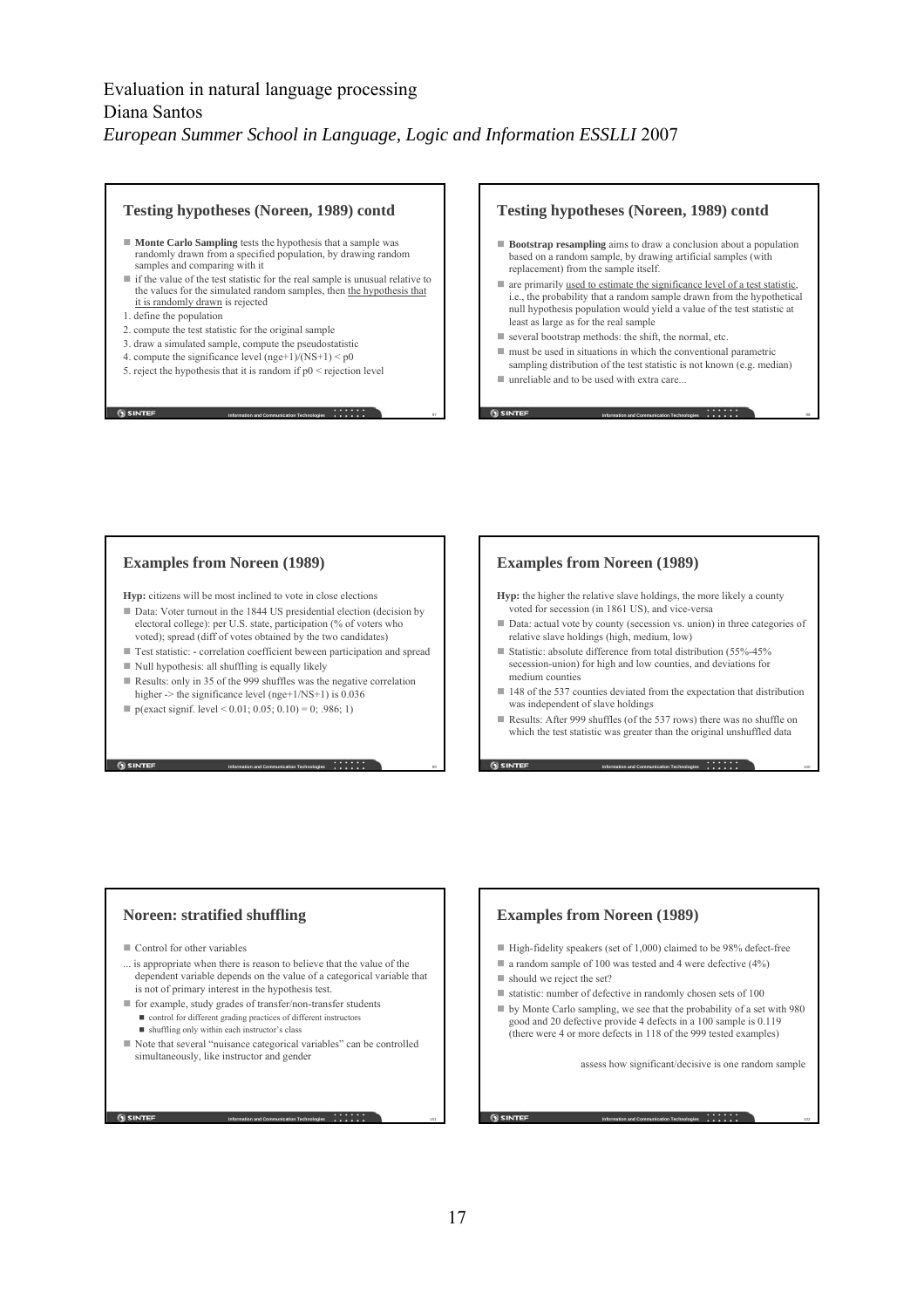







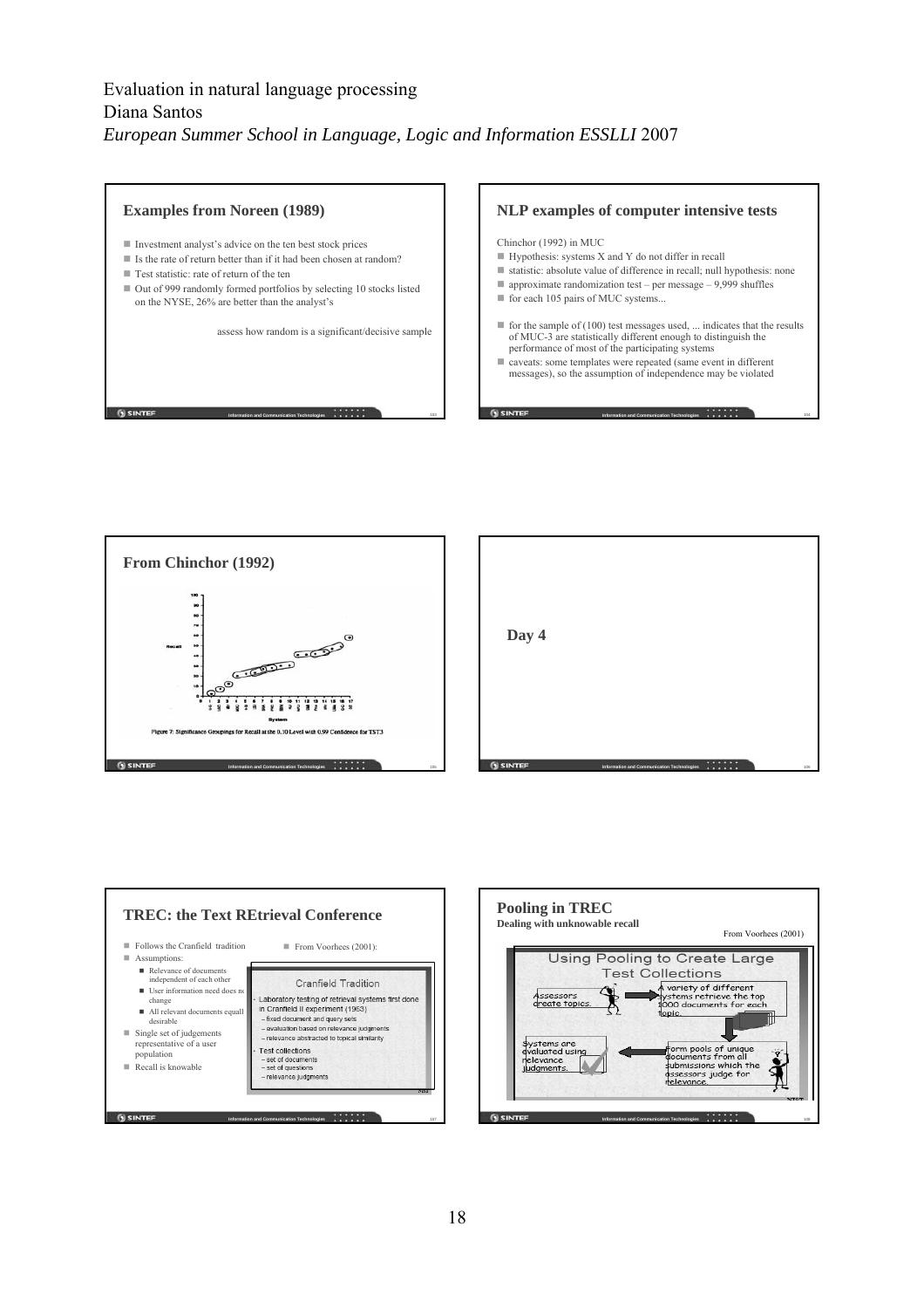#### **History of TREC (Voorhees & Harman 2003)**

- Yearly workshops following evaluations in information retrieval from 1992 on
- TREC-6 (1997) had a cross-language CLIR track (jointly funded by Swiss ETH and US NIST), later transformed into CLEF
- from 2000 on TREC started to be named with the year... so TREC 2001, ... TREC 2007
- A large number of participants world-wide (industry and academia)
- Several tracks: streamed, human, beyond text, Web, QA, domain, novelty, blogs, etc.

**G** SINTEF

**Information and Communication Technologies** 109

### **Use of precision and recall in IR - TREC**

- Precision and recall are set based measures... what about ranking?
- **Interpolated precision at 11 standard recall levels**: compute precision against recall after each retrieved document, at levels 0.0, 0.1, 0.2 ... 1.0 of recall, average over all topics
- **Average precision**, not interpolated: the average of precision obtained after each relevant document is retrieved
- **Precision at X document** cutoff values (after X documents have been seen): 5, 10, 15, 20, 30, 100, 200, 500, 1000 docs

**Information and Communication Technologies** 1 10 110

 **R-precision**: precision after R (all relevant documents) documents have been retrieved

**G** SINTEF







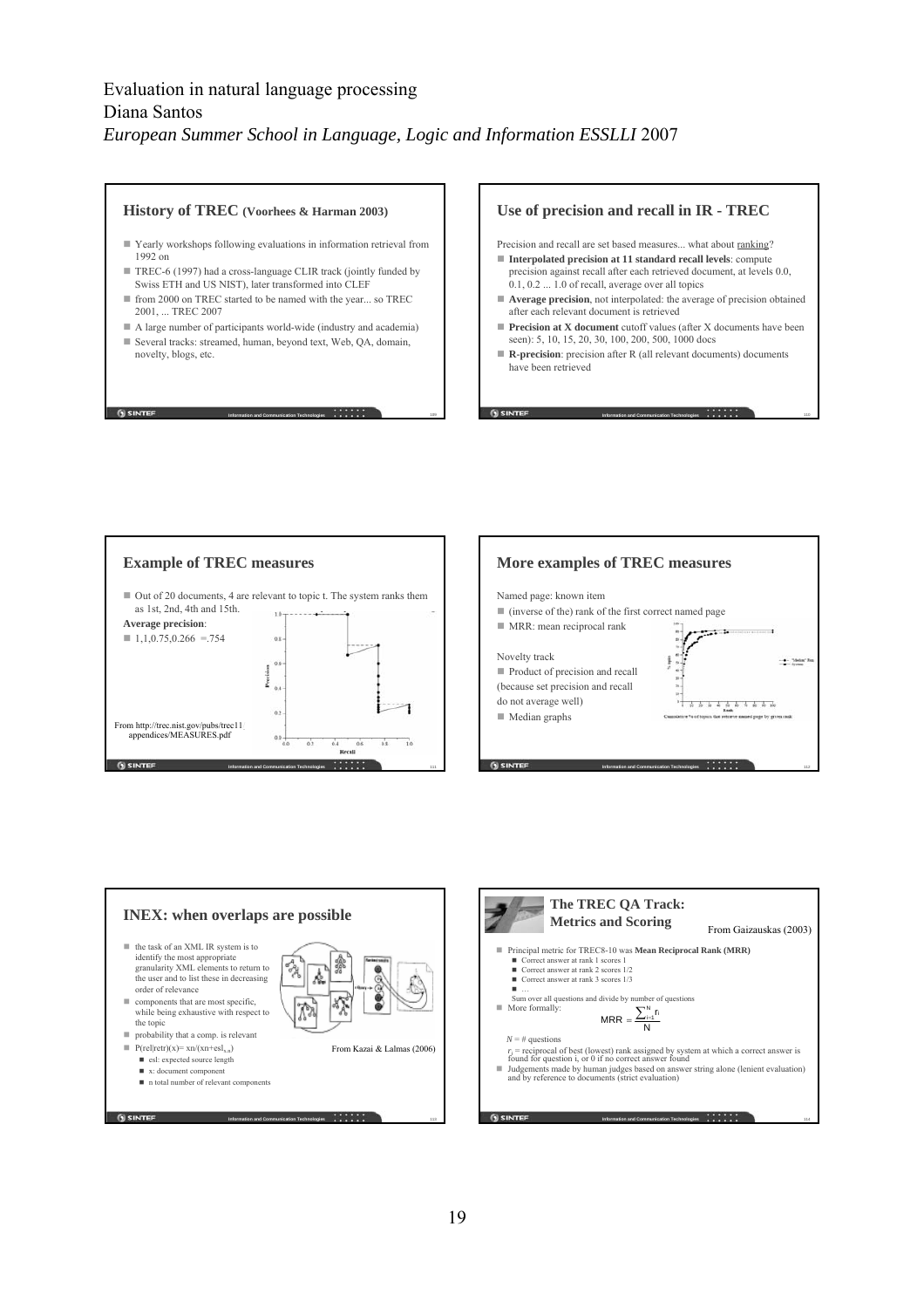





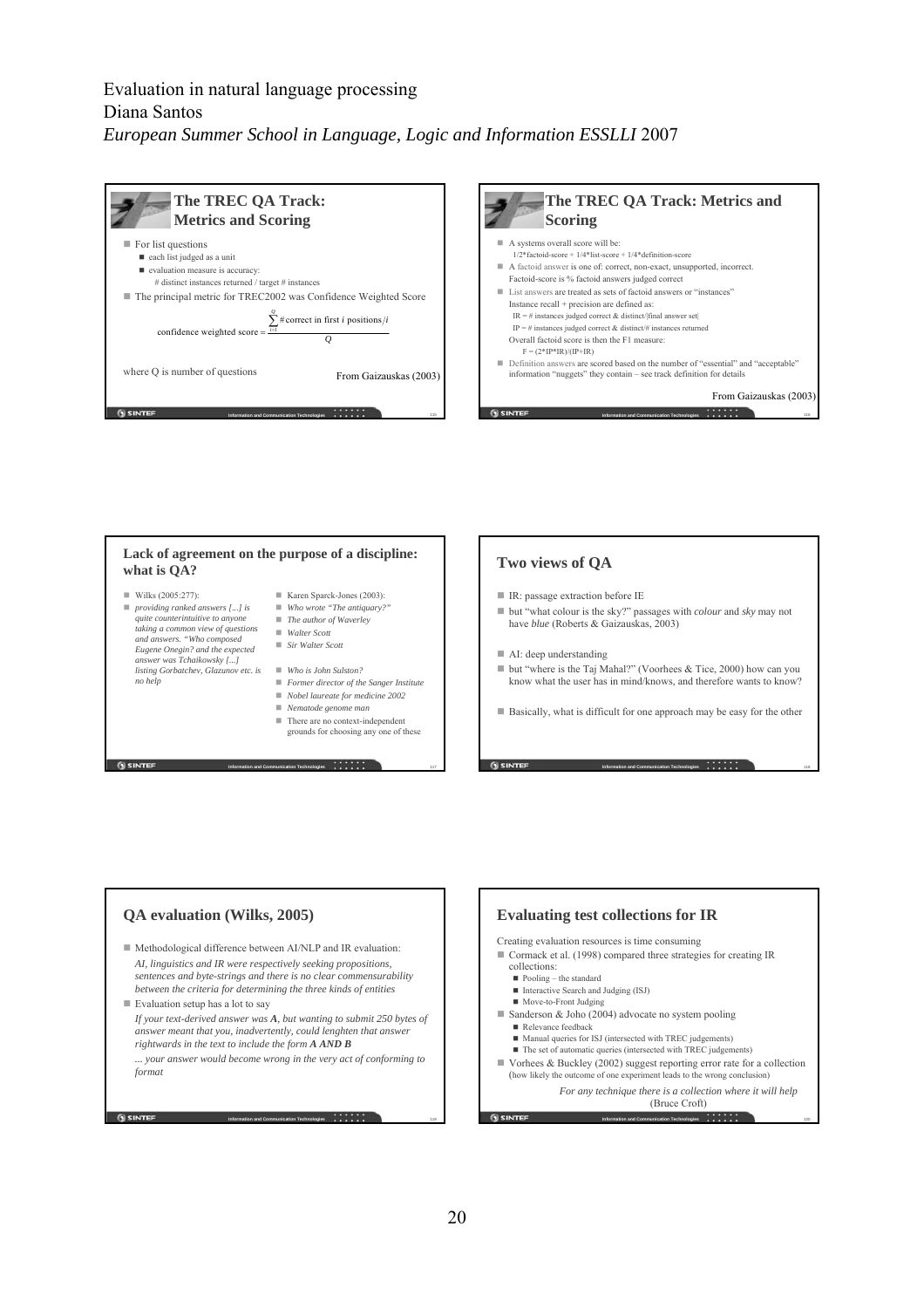#### **Evaluating results of IR evaluation**

- $\blacksquare$  The effect of topic set size on Retrieval Experiment Error (Voorhees & Buckley, 2002)
- How many topics and how much specific topics influence comparative results? ■ Zobel (1998)
	- How reliable are the different measures used in TREC?
- Raghavan et al. (1989)
	- The effects on non-linear ordering of retrieval results
	- Precision of interpolation given a set of queries
	- $\blacksquare$  Stopping criteria (fixed number of relevant documents vs. fixed number of documents retrieved)

**Information and Communication Technologies** 1 1 121

**Information and Communication Technologies** 1 **23** 123

**N** SINTEF

#### **Evaluation of "one sense per discourse"**

- Yarowsky (1992, 1995)/Gale et al. (1992) published their famous OSPD
- while Krovetz & Croft (1992), unaware of that, published an extensive study on lexical ambiguity in IR
- Krovetz (1997, 2000) investigated the question further
- Wilks (2005) supports Krovetz, but thousands of researchers keep citing Yarowsky/Gale/Church as established truth...

**Information and Communication Technologies** 1 **122** 

Who is right?

### **The "one sense per discourse" hypothesis**

- *if a polysemous word such as sentence appears two or more times in a well-written discourse, it is extremely likely that they all share the same sense* (Gale et al., 1992:233)
- $\blacksquare$  the tendency to share sense in the same discourse is extremely strong, roughly 98%
- Empirical evidence:

**G** SINTEF

- a random sample of 108 nouns, reading the articles in **Grolier's encyclopedia**, was judged by 3 judges (only 6 in 300 had > one sense)
- 102 of 106 pairs of 5 words in one sense only **in the Brown corpus**

### **Why bother?**

- to improve the performance of a WSD algorithm
- $\blacksquare$  aid in collecting annotated test material for evaluating WSD  $\blacksquare$  tag all instances in one fell swoop
- One sense per collocation:
- *if we actually build a disambiguation procedure using exclusively the content word to the right as information, such a system performs with 97% precision on new data where a content word appears to the right and for which there is information in the model* (Yarowsky 93: 269)
- binary senses of words *plant space tank motion bass palm poach axes duty drug sake crane*

**Information and Communication Technologies** 1 **24** 124

**Information and Communication Technologies** 1 **266** 

## **Value of "one sense per discourse"** Yarowsky (1995) applies the OSPD assumption to his unsupervised WSD method  $\blacksquare$  in average (12 words): 94.8% accuracy ■ plus OSPD: 96.1 or 96.5 [depending on where in the algorithm] *yielding improvements of 27% reduction in error rate* (96.5-94.8=1.7, error rate=100-94.8=5.2, 1.7/5.2=.32=32% reduction) (96.1-94.8=1.3, error rate=100-94.8=5.2, 1.3/5.2=.25=25% reduction)

**Information and Communication Technologies** 1 **25** 125

### **Some technical wake-up calls** Keen (1992) in "Presenting results of experimental retrieval comparisons", on the use of improvement percentages: ■ is liable to mislead  $\blacksquare$  to process ratio results that are already interpretable as percentages by the percentage improvement – a sort of double percentage an unhelpful metric a difference on a poorly performing collection shows much greater improvement values than the same difference on a better performing collection  $\blacksquare$  at odds with statistical significance testing

differences on the **mean results** vs. differences in **improvements**

**SINTER**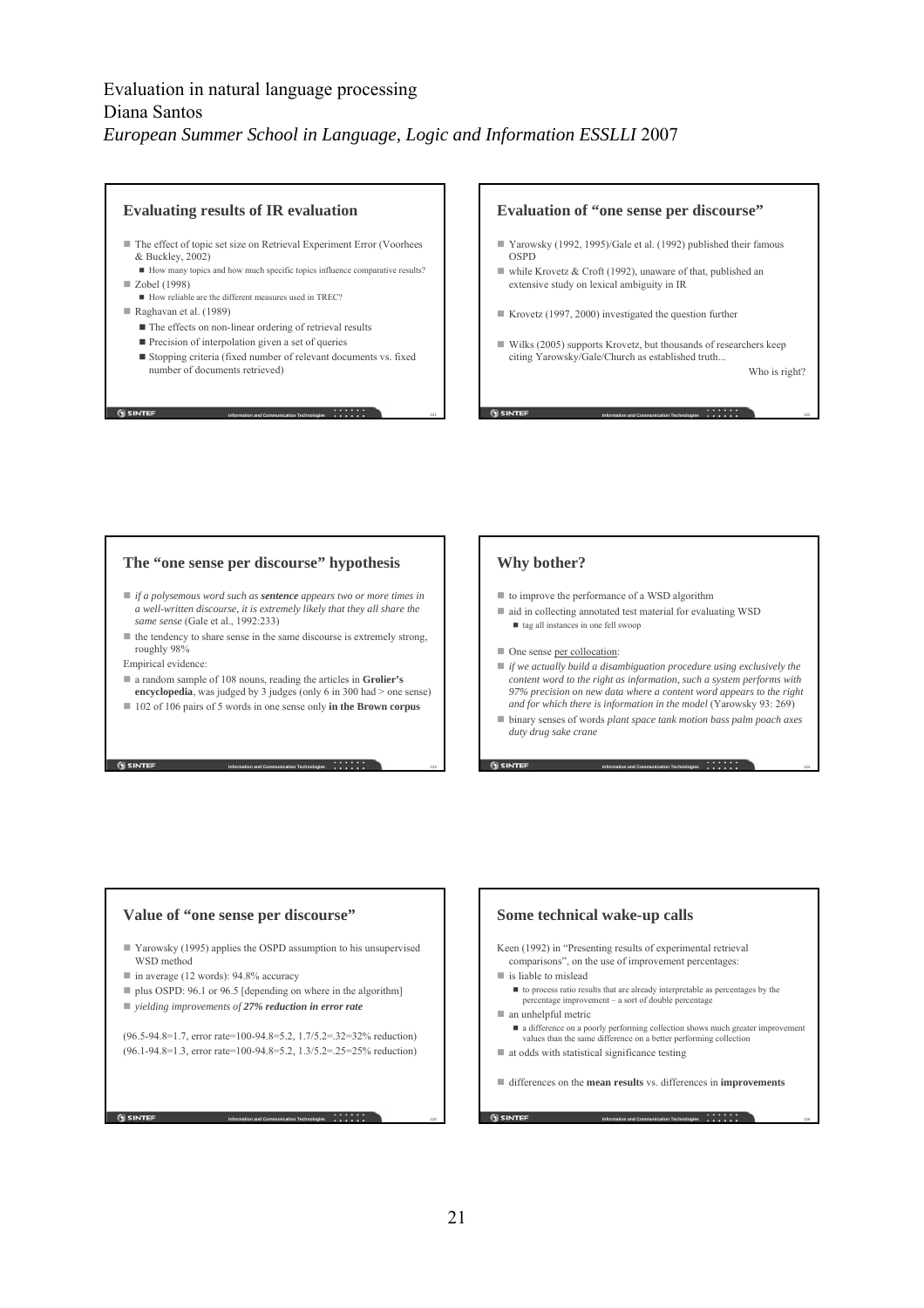

#### **Krovetz (1997): More than one sense per discourse**

- Two sense-tagged corpora (based on WordNet)
	- SemCor (all open class words of a Brown corpus subset)
	- DSO (191 highly ambiguous words, 121 nouns, 70 verbs) (Brown+WSJ)
	- "Discourse" is 2000 words in Brown, or article in WSJ
- SemCor: 41% of 47% for potentially ambiguous nouns, 50% of 66% for pot. amb. verbs and 18% of 63% pot. amb. adjectives
- DSO: all appeared in more than one sense. 39% of the files had more than one sense of the **same** word
- Explanation: homonymy vs polysemy

**G** SINTEF

H: easy (Yarowsky), P: complex, real life (Krovetz)

#### **More on homonymy vs. polysemy**

- Buitelaar (1998) notes that in WordNet < 5.2% of noun types have non-related senses, while 94.8% have more than one related sense
- Santos (1996) reports on 1,609 categorially (POS) ambiguous types in Portuguese (between different open class N/A, Adv, V, Vpp)
	- common origin: 12%
	- homonymy: 20%
	- derivation-related: 21%
	- $\blacksquare$  other: 47% (more difficult to formalize the relationship; ambiguous intracategorially,  $> 2$  with different classification outcomes)
- Krovetz: Operational way to distinguish H from P: systematically inconsistent judgements across judges -> polysemy (related senses)

**Information and Communication Technologies** 1 **1 130** 



**Information and Communication Technologies** 1 **1** 131

**Information and Communication Technologies** 129

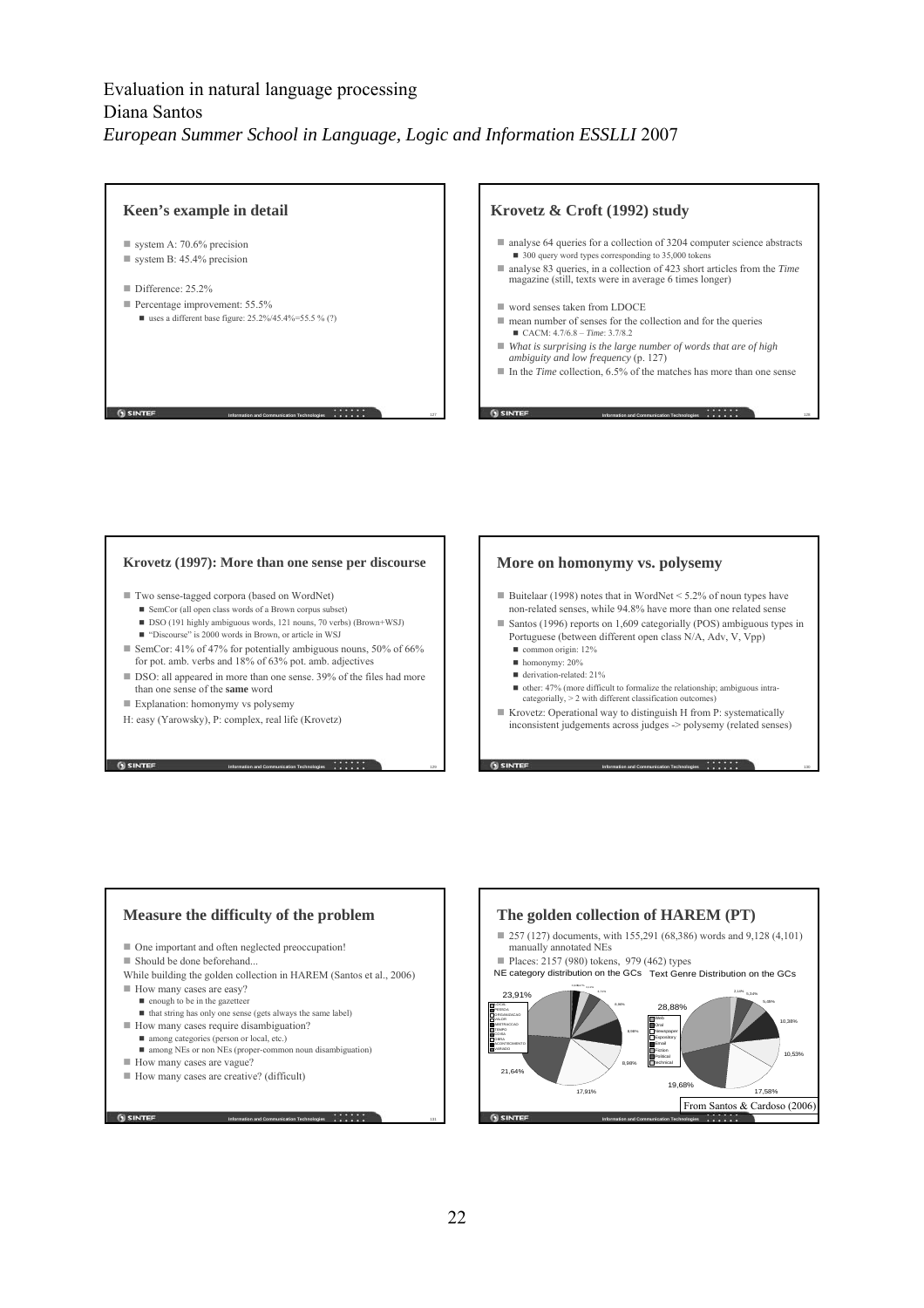**Digression: what is hard?** ■ Hard questions in QA (Voorhees & Tice) ■ Automatic evaluation of QA (Breck et al., 2000) **WiQA** (Jijkoun & de Rijke, 2007): support, importance, novelty, non-repetition: the task of an automatic system participating in WiQA 2006 is to locate information snippets in Wikipedia which are:  $\overrightarrow{=}$  outside the given source article ■ in one of the specified target languages,  $\blacksquare$  substantially new w.r.t. the information contained in the source article, and important for the topic of the source article, in other words, worth including in the content of (the future editions of) the article. One specific application of the task defined in this way can be a system that helps a Wikipedia editor to update or expand an article using the information available elsewhere. **N** SINTEF **Information and Communication Technologies** 133

### **Brewster et al: Extract explicit knowledge?**

- Extract ontologies from text... knowledge discovery from static repositories?
- *No matter how large our corpus, if it is domain specific, the major part of the domain ontology will not be specified because it is taken as given, or assumed to be part of the background knowledge the reader brings to the text.* (Brewster et al., 2003)
- *A text is an act of knowledge maintenance.* (...) *A primary purpose of a text at some level is to change the relationship between existing concepts, or change the instantiations of these concepts [...] or adding new concepts to the existing domain ontology* (Brewster et al., 2005)

**Information and Communication Technologies** 1 1 1 134

**Information and Communication Technologies** 135 135 **Day 5**





**G** SINTEF

**Information and Communication Technologies** 1 **1 137** 

### **Hovy et al. (2002): FEMTI**

- Quality model: 6 characteristics (ISO/IEC) are functionality, reliability, usability, efficiency, maintainability, portability
- External and internal quality (related to the users' needs vs. software)
- Quality in use: effectiveness, productivity, safety, satisfaction
- *Which parameters to pay attention to, and how much weight to assign each one, remains the prerrogative of the evaluator*
- Suggestion: User profiles determine the weighting of partial scores
- Fluency:

**G** SINTEF

- readability: sentences read naturally
- comprehensibility: text is easy to understand
- coherence: possible to grasp and understand the structure
- cohesion: text-internal links such as lexical chains are maintained in the translation

**G SINTER** 

**Information and Communication Technologies** 1 **1 138**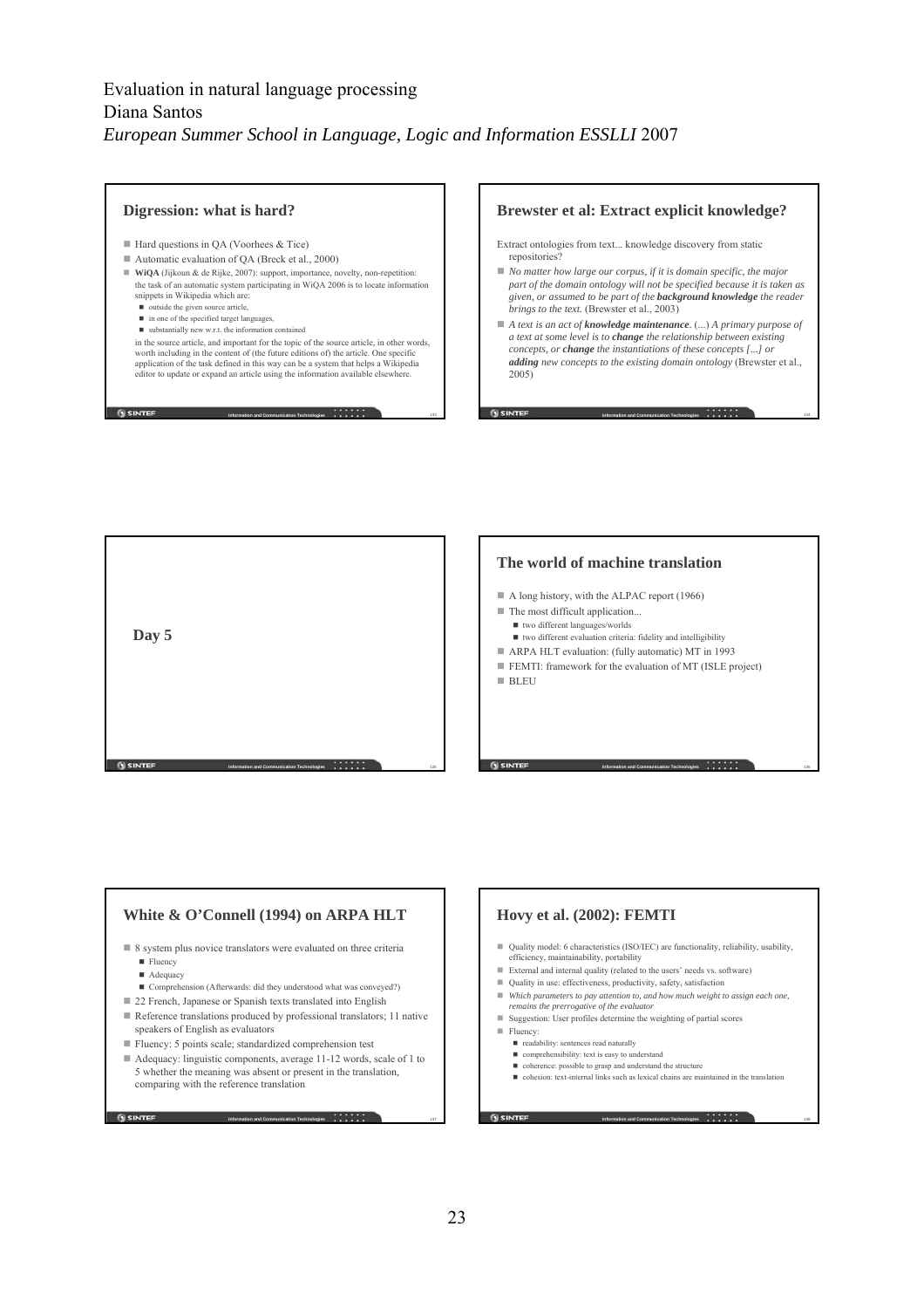







#### **Human vs. automatic evaluation**

- **BLEU** was tested/suggested with 4 reference translations
- $\blacksquare$  <br> Computers help apply evaluations that rely on human values / data /
- Automatic evaluations are reliable (can be repeated with the same or consitent outcome) but not necessarily valid
- One of the most important advantages of automatic evaluations is that they rely on what humans do well – not ask humans to do weird things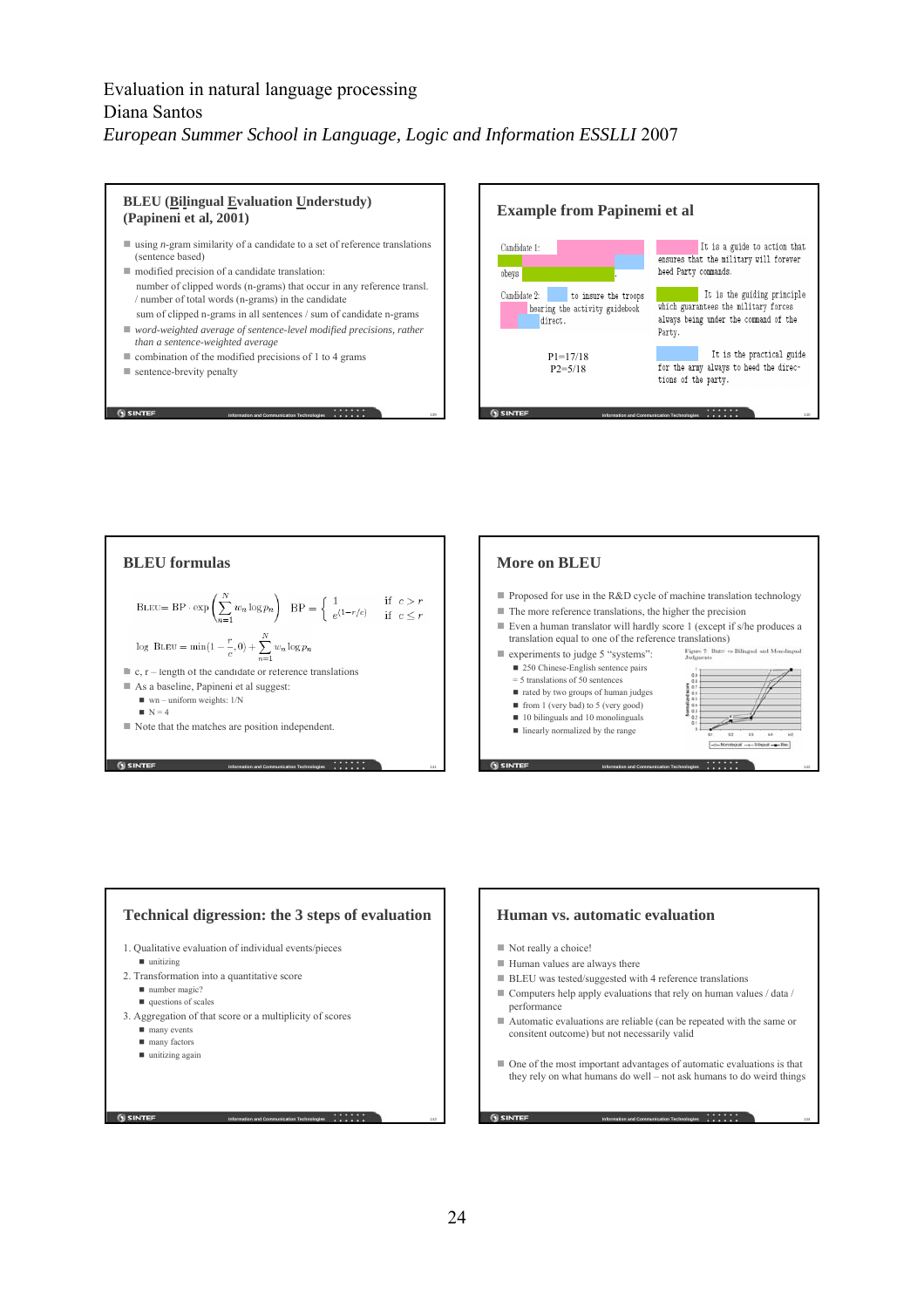#### **Human similarity and human acceptance**

- *Most approaches to automatic MT evaluation implicitly assume that both criteria should lead to the same results, but this assumption has not been proved empirically or even discussed* (Amigó et al., 2006)
- And: *Human Likeness implies Human Acceptability but the reverse is not true.*
- The authors argue that instead of trying to model human acceptability (which accepts some never-by-humans translations) one should try to model human likeness (which implies human acceptance)

**Information and Communication Technologies 145** 

#### **Four works on "word alignment"**

- Melamed
- Véronis Moore
- Simard

**G SINTE** 

### **Word alignment (Melamed, 1997)**

A fast method for inducing accurate translation lexicons

! assuming that the words are translated one to one

- *A word-to-word model of translational equivalence can be evaluated either over types or over tokens*
- $\blacksquare$  Link types

**G** SINTEF

 $\blacksquare$  Recall: fraction of the bitext vocabulary represented in the model Precision: manual evaluation of the links (if they ever occurred in some context, correct). Incomplete may count as correct or not (two values)

- Link tokens
	- 51 sentences observed manually, type of error described
	- $\blacktriangleright$  Manual construction of a golden resource



**Information and Communication Technologies 146** 

#### **Véronis 1998: translation spotting** *Translation spotting can be seen as a simpler sub-problem of full [word] alignment. Given a particular word or expression in the source text, it consists in detecting its translation in the target text.* Simplified problem because it chooses content words (no annotation of pronouns or auxiliaries) Comments may be included, plus classification of the following: different coordination level (non-parallel conjuncts), not translated (ommisssion) ■ translated by a referring expression (pronoun...) ■ translated with a spelling error non-parallel conjuncts divergent translations (the translator has completely rephrased the fragment) **SINTEF**

**Information and Communication Technologies** 149

**Information and Communication Technologies** 147

#### **Word alignment (tokens): translation spotting of sequences**

 Simard (2003): The term *translation spotting* (TS) refers to the task of identifying the target-language (TL) words that correspond to a given set of source-language (SL) words in a pair of text segments known to be mutual translations.

|               | Sentence Patr                    |                                                                                                    |                                                                                                                                               |  |  |  |  |
|---------------|----------------------------------|----------------------------------------------------------------------------------------------------|-----------------------------------------------------------------------------------------------------------------------------------------------|--|--|--|--|
|               | Owers                            | SL (English)                                                                                       | TL (French)                                                                                                                                   |  |  |  |  |
|               | and a growing gap                | Is this our model of the future, regional<br>dispatity and a growing gap between<br>rich and poor? | Est ce là le modèle que nous visons.<br>soit la disparité régionale et un fossé de<br>plus en plus large entre les riches et les<br>pairvres? |  |  |  |  |
|               | the government's com-<br>mitment | The government's commitment was<br>laid out in the 1994 white paper.                               | Le gouvernement a exposé ses en-<br>gagements dans le livre blanc de 1994.                                                                    |  |  |  |  |
|               | 3. close to [_] years            | I have been fortunate to have been trav-<br>elling for close to 40 years.                          | J'ai eu la chance de voyager pendant<br>près de 40 ans.                                                                                       |  |  |  |  |
| Ŧ             | to the extent that               | To the extent that the Canadian govern-<br>ment could be open, it has been so.                     | Le gouvernement canadien a été aussi<br>ouvert qu'il le pouvait.                                                                              |  |  |  |  |
|               |                                  | Figure 1: Translation spotting examples                                                            |                                                                                                                                               |  |  |  |  |
|               |                                  |                                                                                                    |                                                                                                                                               |  |  |  |  |
| <b>SINTEF</b> |                                  | Information and Communication Technologies                                                         | .                                                                                                                                             |  |  |  |  |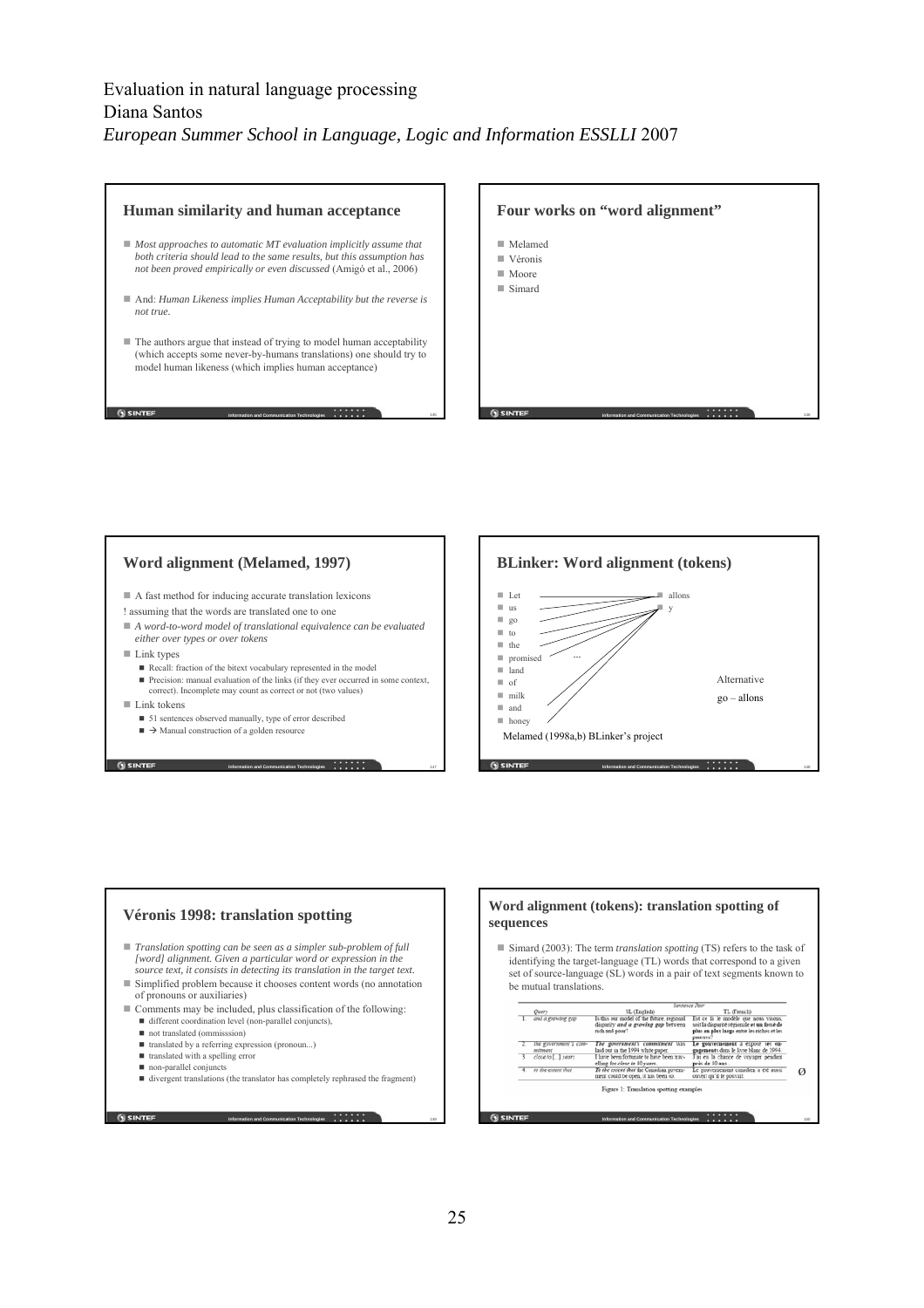### **Example of TrSpotSeq (fictive)**

- These companies **indicated their support** for the government 's decision. -> Ces compagnies ont déclaré qu'elles appuyaient la décision du gouvernement
- These companies **indicated their support** for the government 's decision.  $\overline{\phantom{a}}$  La déclaration de cettes compagnies de qu'elles appuyaient la décision du gouvernement .
- These companies **indicated their support** for the government 's decision. -> Ces compagnies ont démontré un appui déclaré à les mesures décidées hier par le gouvernement
- These companies **indicated their support** for the government 's decision  $\geq$  l'appui que ces compagnies ont hier déclaré au décisions de notre gouvernement c'est la preuve...

**Information and Communication Technologies** 1 1 151

**G** SINTEF

### **Simard's evaluation of TrSpotSeq**

- All sequences of chunks from [a Hansard] text that contained three or more word tokens were then looked up in the Hansard TM [the SL queries]. Among the sequences that did match sentences in the TM ■ 100 were selected at random. (avg: 41 translations per sequence)
	- and were manually annotated according to Véronis (1998) guidelines
	- $\blacksquare$  reference corpus: 4,100 pairs of sets of words and their translation
- evaluation of automatic TS was then done with exactness, precision, recall, and F-measure
- averaged over all pairs of the test corpus (*and not over SL queries, which means that more "productive" queries weigh more heavily in the reported results*)

**Information and Communication Technologies** 1 **152** 

**Information and Communication Technologies** 1 **1 154** 

**Information and Communication Technologies** 1 **1 1 156** 

 $\blacksquare$  empty Ø -> single "null word"

### **Word alignment types (Melamed)**

Given a set of bilingual texts, find reasonable translation candidates from bilingual evidence: automatic creation of bilingual dictionaries

Results from post-hoc human analysis of 500 entries (if in the dictionary - > correct, otherwise classified manually according to the context)

 $\blacksquare$  dictionary-like (89%)

**SINTER** 

- change in part of speech (*protection protégée* from *have protection* – *être protégée*) (3.4%)
- part of 1-M translations (*immédiatement right* from *right away* or *right now*) (7.6%)

(due to Melamed's heuristic of 1-1 translations only)

### **Word alignment types (Moore)**

- $\blacksquare$  out of context, evaluated by judges as correct, incorrect or not sure
- $\blacksquare$  type coverage is the proportion of distinct lexical types in the entire training corpus (including both languages) for which there is at least a translation given
- token coverage is the proportion of the total number of occurrences of items in the text represented by the types included within the type coverage
- TypeC TokenC **Accuracy:** Single-word, MW, Compound
- 0.040 0.859 **0.902** 0.927 0.900 0.615
- 0.632 0.989 **0.550** 0.784 0.429 0.232
	-

#### **Word types, Melamed vs. Moore** ■ Porter stemmer skips at most over one or two function words single words only  $\blacksquare$  threshold to compute association scores:  $\blacksquare$  discard  $L(u,v) \leq 1$ ■ lemma after deep syntactic analysis ■ unbounded distances in a sentence  $\blacksquare$  multiword relationships single tokens for compounds ■ ouvrir\_session/log\_on annuler/roll\_back ■ mot\_de\_passe/password ■ multiwords independently defined for each language (lang\_dep parsers)  $\blacksquare$  threshold to compute association scores: pairs that co-occur at least once and each word has frequency > 1 in each language

**Information and Communication Technologies** 155 ■ compound lemmas sentence dependent

**Information and Communication Technologies** 1 **1 153** 

## **The moral is:**

- The "same" task may be radically different
- Even if the final way of presenting results is the same, and the task is presented as the same, comparing outcomes may be misleading
- Exercise your judgement on all assumptions and choices!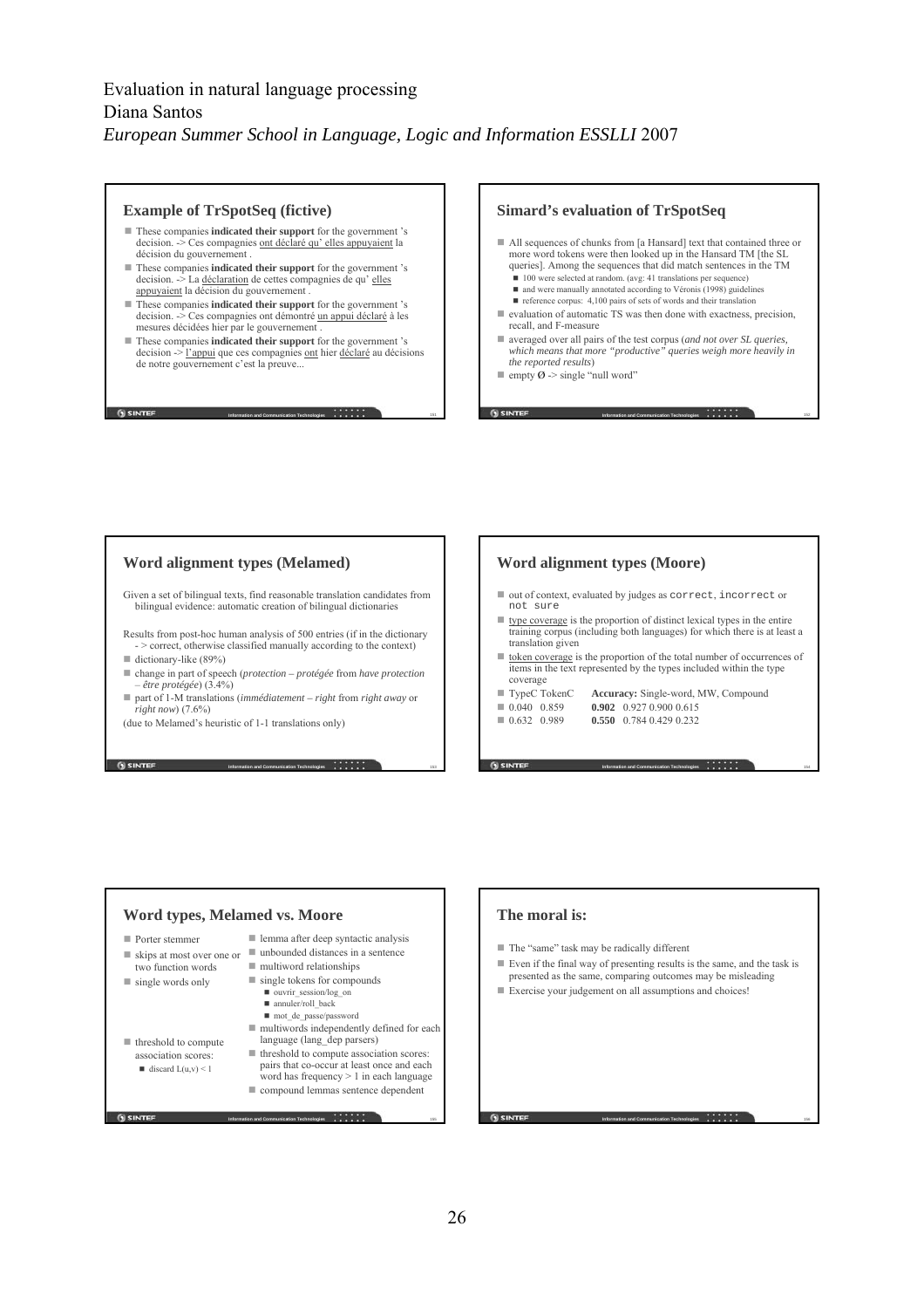#### **Evaluation of tools (Sazedj & Pinto, 2006) Evaluation of tools (Sazedj & Pinto, 2006)** Propose an evaluation framework for ontology-based annotation tools Start by defining a set of criteria ■ for annotation of Web pages *Interface*<br>Self-documentatio<br>Simplicity Metadata Metadata<br>Association (f)<br>Flexibility (f)<br>Heterogeneity (f ■ 5 tools selected ss (f) Documentatio<br>Scalability (f) Expressiv<br>Input (f) Flexibility (f) Input (f)<br>Heterogeneity (f) Output (f)<br>Integrity (f) Precision\* Stability Timeliness<br>Usability (d) Methodology: Integrity (1) Precision\*<br>Interoperability (d) Recall\*<br>Scope (f) Reliability\* a set of well-defined criteria Speed\*<br>All criteria, classified into four direct Table 1 ■ with (relative) metrics associated to each criterion distinction between domain-independent vs. domain-specific Explain how to quantify them: **Scope**: 1 point per feature:  $(a)$  annotate the minimum unit of information  $\blacksquare$  feature-based (f), set-dependent (d) and set-independent criteria (b) annotate any multiple of that minimum unit (set-dependent criteria have metrics that depend on the particular (c) annotate the resource as a whole set of tools chosen, e.g. interoperability) **N** SINTEF **G SINTEF Information and Communication Technologies** 1 1 157 **Information and Communication Technologies** 1 **158**

### **Evaluation of tools (Sazedj & Pinto, 2006) ctd**

- Create special corpora and ontologies to evaluate the specific annotation tools
- Annotate them manually (studying inter-annotator agreement)
- Compare the annotations produced with each tool
- ... taking into consideration differences in "interpretation"
- does date include numbers?
- should anaphorically-related entities also count for evaluation?

**Information and Communication Technologies** 1 **1 159** 

**Information and Communication Technologies** 1 **161** 161

How to compare semi-automatic and automatic annotation tools?

### **John M. Ellis (1993): what is basic?**

Generalized methodological fallacy:

- $\blacksquare$  start with the simple and then try to accomodate the complex
	- scientific unambiguous terms such as *triangle* instead of *good*  $\blacksquare$  factual discourse instead of evaluative
	- truth judgments instead of moral judgements
	-
- one should start with the complex, and provide theories that deal with it. Then "simple cases" can be looked at

**Information and Communication Technologies** 1 **1 160** 

**Information and Communication Technologies** 1 **1 162** 

 Also a beautiful debate of the "container metaphor", the "communicative purpose" and the "similarity as basic" misconceptions of language!

### **Messages I want(ed) to convey**

- Evaluation at several levels
- Be careful to understand what is more important, and what it is all about.
	- Names of disciplines, or subareas are often tricky
- Take a closer look at the relationship between people and machines
- Help appreciate the many subtle choices and decisions involved in any practical evaluation task

one has to **design** an evaluation

**G** SINTEF

### **Subjects not covered**

- numerical error
- $\blacksquare$  traditional statistical analysis
- $\blacksquare$  evaluation in corpus linguistics
- new/exciting evaluation contests
	- ACE
	- CLEANEVAL ■ SemEval
	-

 $0s$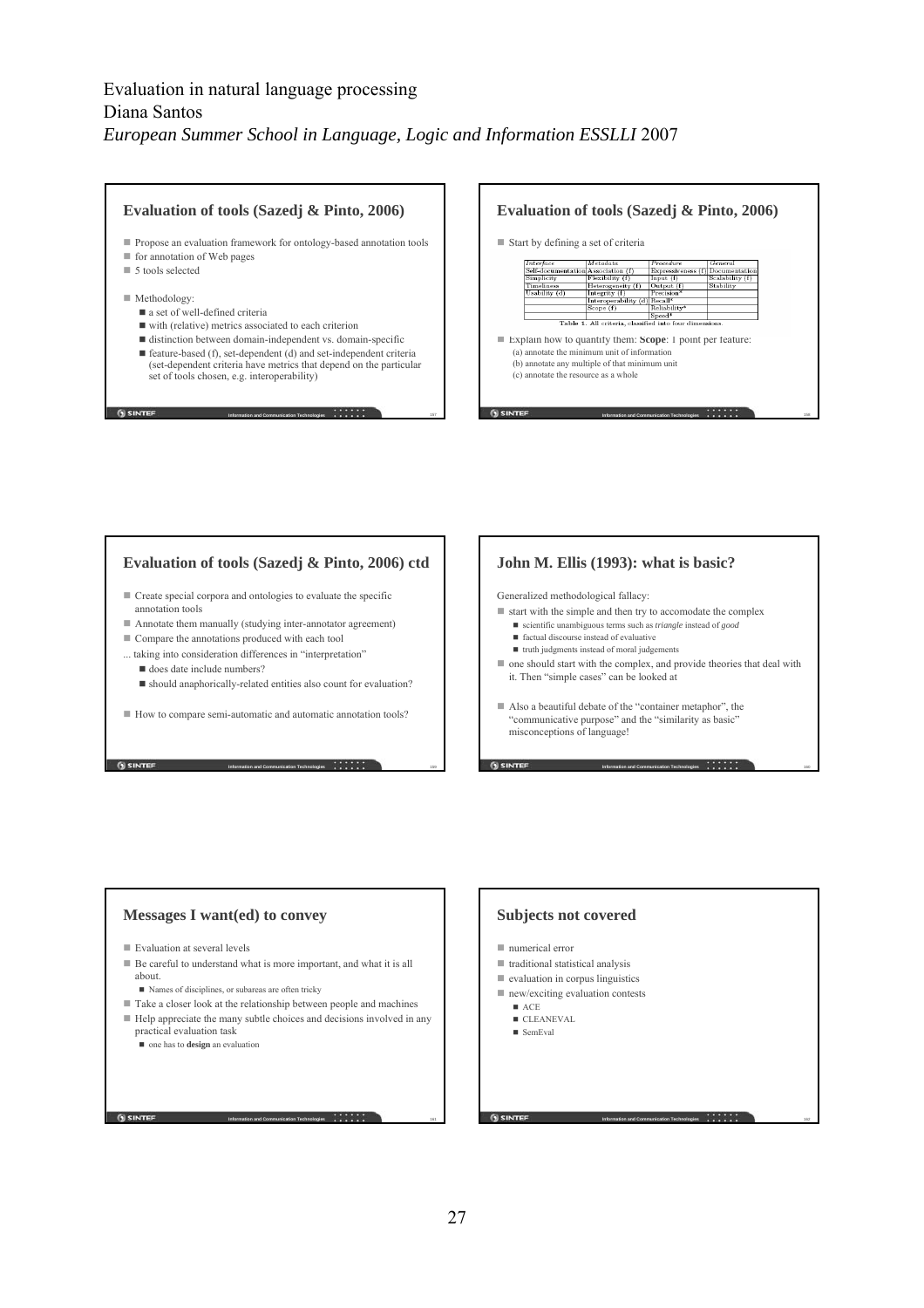

### **Sparck Jones & Galliers (1996/1993) contd**

- 3 classes of criteria
	- effectiveness
	- $\blacksquare$  efficiency
	- $\blacksquare$  acceptability
- EAGLES: 3 kinds of evaluation, and the consumer report paradigm (checklist formation and use)
	- **n** progress
	- adequacy
	- diagnostic
- Church & Hovy (1993): task dependent evaluation criteria, for MT

**Information and Communication Technologies** 1 **1 1 165** 

#### **Sparck Jones & Galliers (1996/1993) contd.**

- the agreed answers are honed, consensual ones and are to that extent 'unnatural' (p. 175)
- comparisons with purely human means of getting the info
- $\blacksquare$  the particular danger which arises with diagnostic evaluation is that the attempt to attribute responsibility for performance by even sharper decomposition and focussing can lead to artificiality and distortion (p. 137)
- valuations have to be designed for the individual case  $(p. 194)$
- $\blacksquare$  the scope of the task evaluation is set by the smallest data component, in both ATIS and TREC cases the query set sizes (p. 175)

**Information and Communication Technologies** 1 **1 166** 

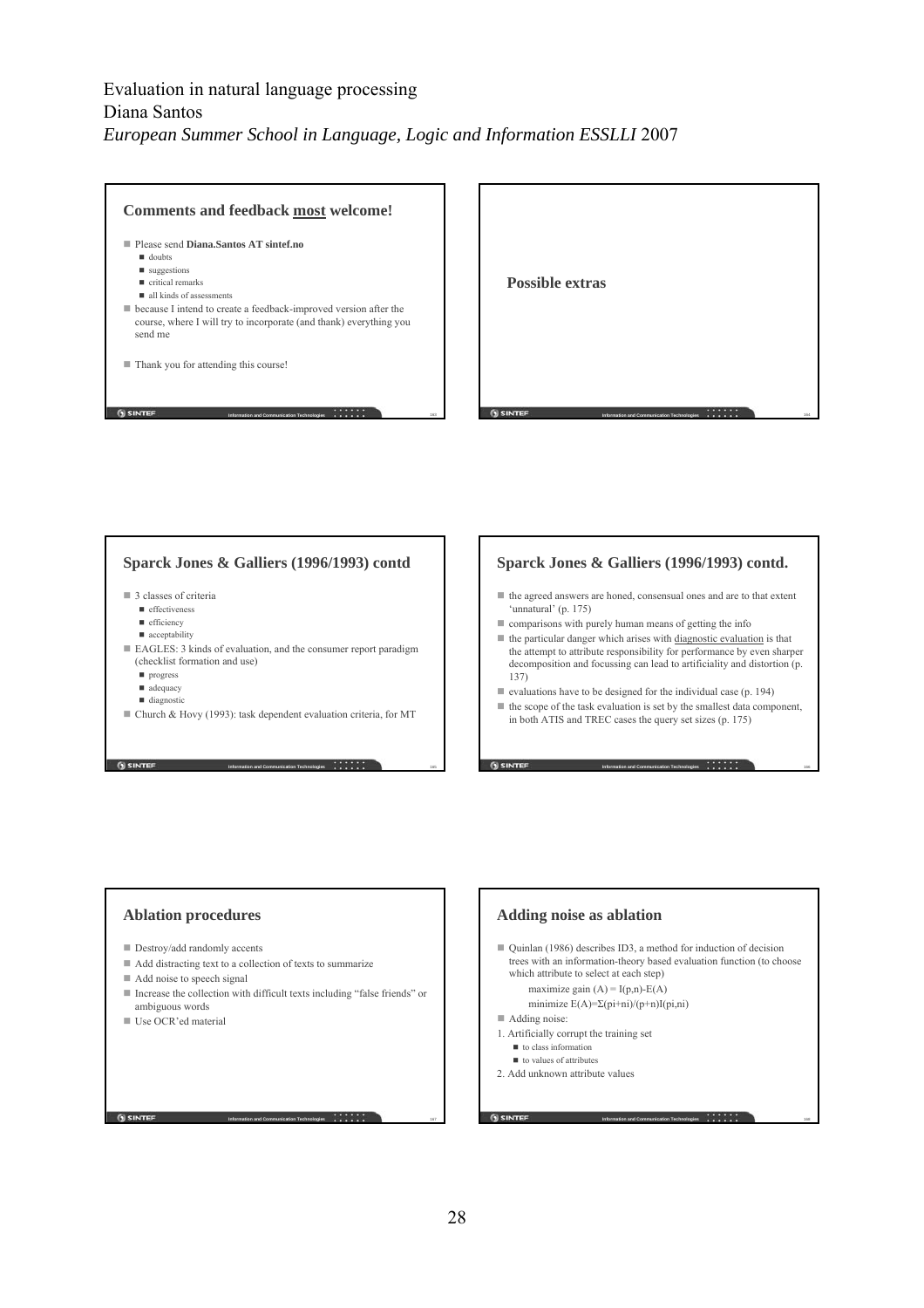#### **Quinlan (contd.) on analysis of decision trees**

- *do not test attributes whose irrelevance cannot be rejected with a very high (99%) confidence level* (p. 93)
- *for higher noise levels, the performance of the correct DT on corrupted data was found to be inferior to that of an imperfect DT formed from data corrupted to a similar level* (p.96)
- in DT creation, so that unknown values can only decrease the information gain of an attribute, distribute the unknown values among the possible known values (according to these latter distribution)
- $\blacksquare$  in DT application, create as many paths as possible when the value is unknown, and choose the class with higher value

**Information and Communication Technologies** 1699 1699

**Information and Communication Technologies** 1 **171** 171

**Information and Communication Technologies** 1 **173** 

■ Test several of these measures and criteria through simulation

#### **Quinlan (contd.) on analysis of decision trees**

- but: the gain criterion tends to favor attributes with many values!
- possible solutions:

**G SINTER** 

- 1. all tests have only two outcomes ■ but large increase in computation
- $\blacksquare$  but difficult to read by experts 2. add in information value of attribute, maximize gain (A) / IV (A) for
- those attributes with an average-or-better gain

**Information and Communication Technologies** 1 1 110 170

**Information and Communication Technologies** 1 **172** 

IV (A) =  $-\Sigma$ (pi+ni)/(p+n)log<sub>2</sub>(pi+ni)/(p+n)

### **Information theoretic evaluation (Pearl 1979)**

Entropic measures for decision making: are they appropriate?

- Decision problem: T tests or information sources, with  $C(t)$  costs associated, Z states with P(z) likelihood that ztZ will occur next, A actions, and a payoff matrix U (utility or benefit of joint a and z)
- Goal: design a plan of sequential testing followed by a terminal action that maximizes payoff minus the cost of testing
- measure of the uncertainty content of various entities (signals, probabilities, etc.)
- OR

**N** SINTEF

 measure of the effort necessary for removing uncertainty (given a uniform cost test space)

### **Garvey et al. (1981)**

- Integrating knowledge from disparate sources
- how to effectively combine (sometimes contradictory) information from multiple knowledge sources to compensate for their individual deficiencies
- specifying that "nothing is known" is different from P=0.5!

**Geographical IR**

- Assigning geographical scopes to Web pages
- Extracting geographical information from Web pages
- Assigning geographical topicality to Web documents

Different tasks

**G** SINTEF

■ similar evaluations?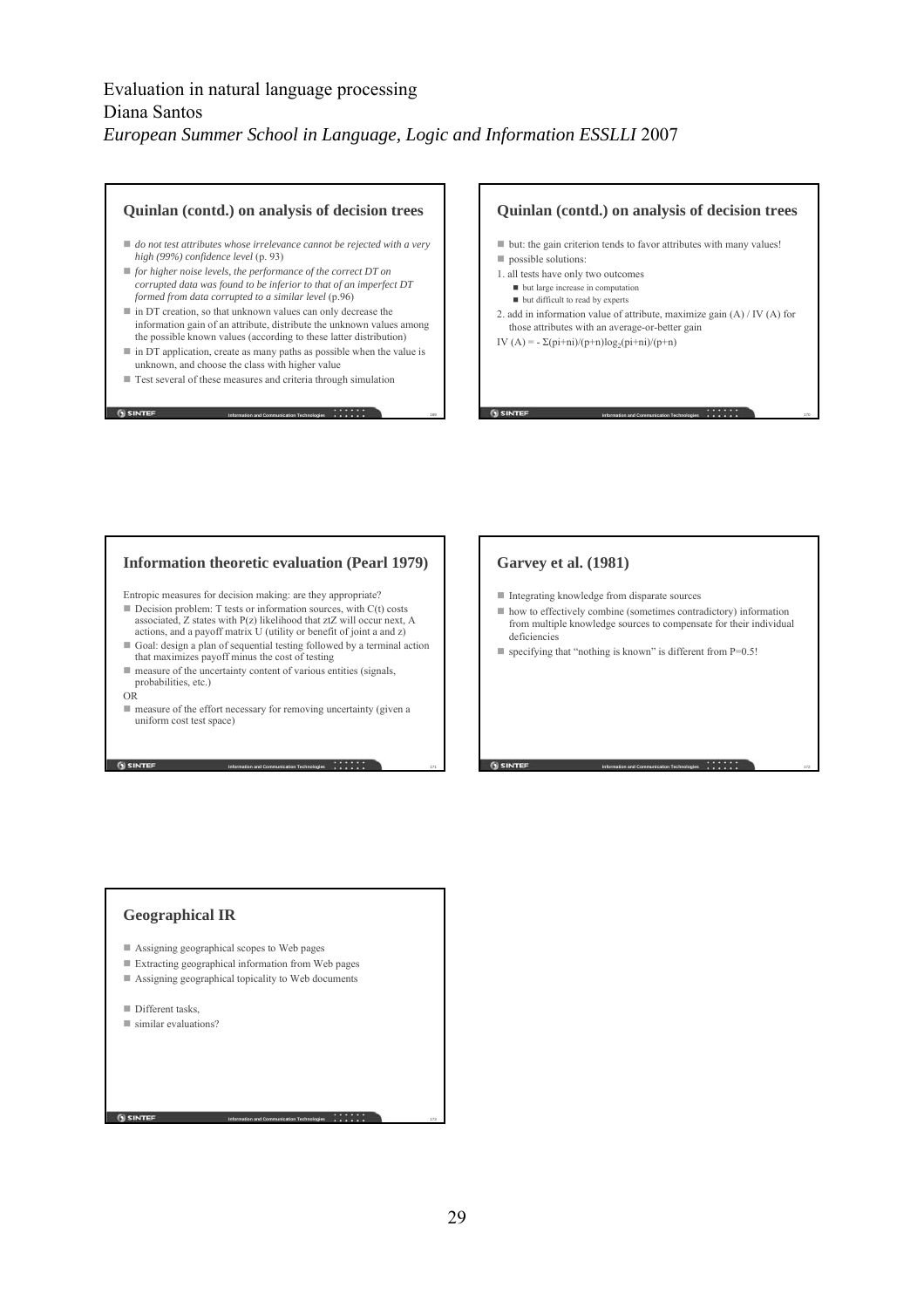### **References**

- Amigó, Enrique, J. Giménez, Julio Gonzalo & Lluis Màrquez. "MT Evaluation: Humanlike vs. Human Acceptable". In *Proceedings of the COLING/ACL 2006* (Sydney, Australia, July 2006), pp. 17-24.
- Automatic Language Processing Advisory Committee. "Language and machines: computers in translation and linguistics", Division of behavioral sciences, National Research Council, National Academy of Sciences, Washington, 1966. (= the ALPAC Report)
- Babych, Bogdan, Anthony Hartley & Erik Atwell. "Statistical modelling of MT output corpora for Information Extraction". In Dawn Archer, Paul Rayson, Andrew Wilson and Tony McEnery (eds.), *Proceedings of the Corpus Linguistics 2003 conference*. Lancaster University (UK), 28 - 31 March 2003, pp. 62-70.
- Biber, Douglas. *Variation across speech and writing*. Cambridge University Press, 1988.
- Black, E., S. Abney, D. Flickinger, C. Gdaniek, R. Grishman, P. Harrison, D. Hindle, R. Ingria, F. Jelinek, J. Klavans, M. Liberman, M. Marcus, S. Roukos, B. Santorini & T. Strzalkowski. "A procedure for quantitatively comparing the syntactic coverage of English grammars". In *Proceedings of the February 1991 DARPA Speech and Natural Language Workshop* (Pacific Grove, CA, February 1991), pp. 306-311.
- Breck, Eric J., John D. Burger, Lisa Ferro, Lynette Hirschman, David House, Marc Light & Inderjeet Mani. "How to evaluate your question answering system every day … and still get real work done". In Maria Gavriladou, George Carayannis, Stella Markantonatou, Stelios Piperidis and Gregory Stainhaouer (eds.), *Proceedings of the Second International Conference on Language Resources and Evaluation, LREC2000*  (Athens, 31 May-2 June 2000), pp. 1495-1500.
- Brewster, Christopher, Fabio Ciravegna & Yorick Wilks. "Background and Foreground Knowledge in Dynamic Ontology Construction: Viewing Text as Knowledge Maintenance", in Y. Ding, K. van Rijsbergen, I. Ounis & J. Jose (eds.), *Semantic Web, Workshop held the 26th Annual International ACM SIGIR Conference* (Toronto, Canada, July 28-August 1, 2003), no pp.
- Brewster, Christopher, José Iria, Fabio Ciravegna & Yorick Wilks. "The Ontology: Chimaera or Pegasus?". In Nicholas Kushmerick, Fabio Ciravegna, AnHai Doan, Craig Knoblock and Steffen Staab (eds.), *Proceedings of the Dagstuhl seminar on Machine Learning for the Semantic Web* (Wadern, Germany, 13-18 February 2005).
- Buitelaar, Paul. "CoreLex: An Ontology of Systematic Polysemous Classes". In *Formal Ontology in Information Systems. Proceedings of FOIS'98* (Trento, Italy, June 6-8, 1998). IOS Press, Amsterdam, 1998.
- Cabral, Luís Miguel. "SUPeRB **S**istema **U**niformizado de **Pe**squisa de **R**eferências **B**ibliográficas". MSc dissertation, Faculdade de Engenharia da Universidade do Porto, March 2007.
- Carletta, Jean. "Assessing Agreement on Classification Tasks: The Kappa Statistic", *Computational Linguistics* **22** (1996), pp. 249-54.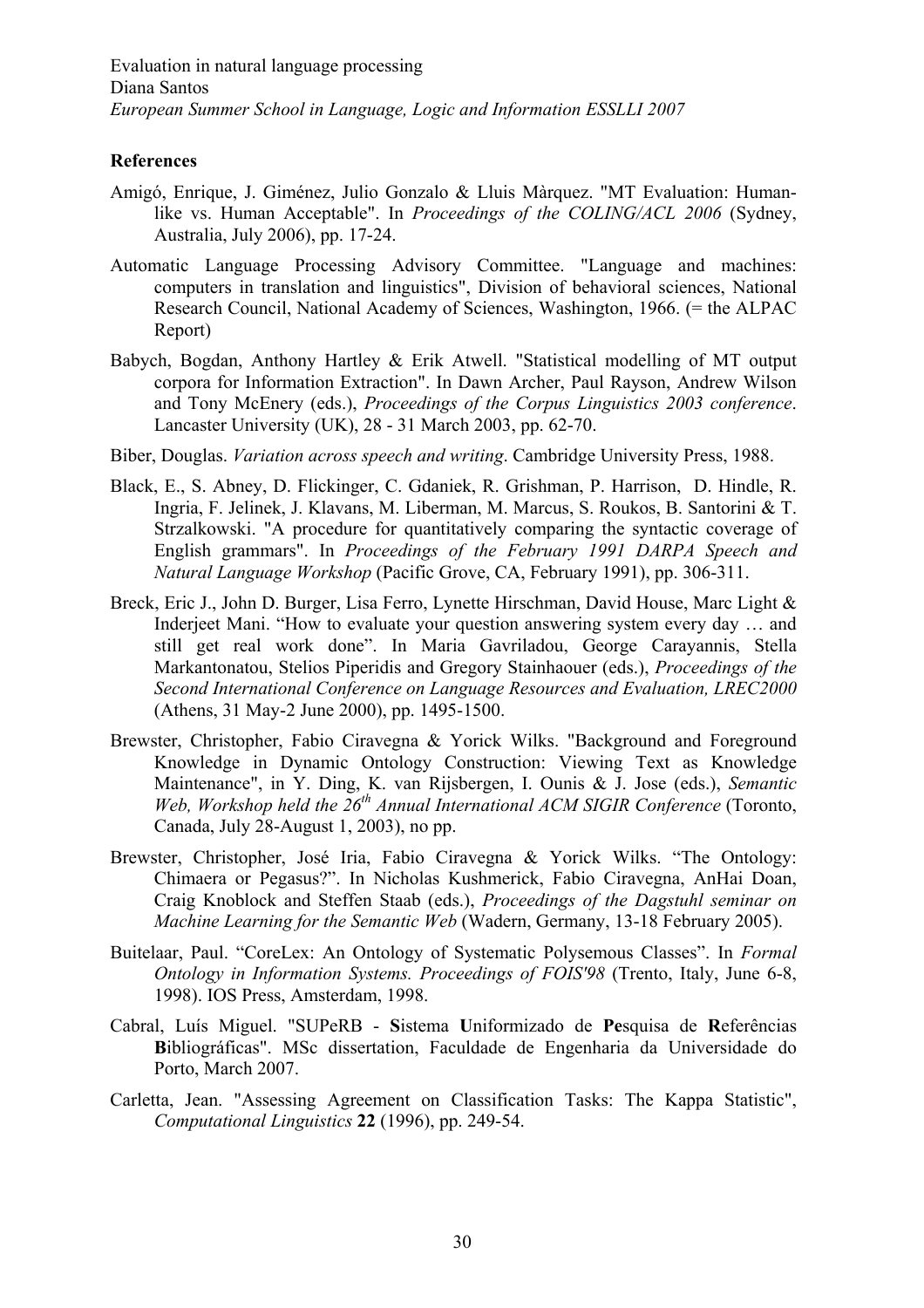- Chinchor, Nancy. "The statistical significance of the MUC-4 results", *Proceedings of the Fourth Message Understanding Conference (MUC-4)*, Morgan Kaufmann Publ. San Mateo, CA, 1992, pp. 30-50.
- Chinchor, Nancy. "MUC-7 Named Entity Task Definition. 1997. http://www.itl.nist.gov/iad/894.02/related\_projects/muc/proceedings/ne\_task.html
- Chinchor, Nancy, Lynette Hirschmann & David D. Lewis. "Evaluating message understanding systems: an analysis of the Third Message Understanding Conference (MUC-3)", *Computational Linguistics* **19**, 1993, pp. 409-49.
- Church, Kenneth W. & Eduard H. Hovy. "Good Applications for Crummy Machine Translation". *Machine Translation* **8**, 1993, pp. 239-258.
- Cohen, Paul R. *Empirical Methods for Artificial Intelligence*. The MIT Press, 1995.
- Cormack, Gordon V., Christopher R. Palmer & Charles L.A. Clarke. "Efficient construction of large test collections". In *Proceedings of the 21st Annual international ACM SIGIR Conference on Research and Development in information Retrieval* (Melbourne, Australia, August 24 - 28, 1998). SIGIR '98. ACM Press, New York, NY, pp. 282- 289.
- Craggs, Richard & Mary McGee Wood. "Evaluating Discourse and Dialogue Coding Schemes", *Computational Linguistics* **31**, No. 3, September 2005, pp. 289-296.
- Cunningham, Hamish. "Information Extraction, Automatic". *Encyclopedia of Language and Linguistics*, 2nd Edition, Elsevier, 2006, vol. 5, pp. 665-677.
- Di Eugenio, Barbara & Michael Glass. " The Kappa Statistic: A Second Look", *Computational Linguistics* **20** no. 1, 2004, pp. 95-101.
- EAGLES. "Evaluation of Natural Language Processing Systems: FINAL REPORT". EAGLES document EAG-EWG-PR.2, Version of September 1995, http://www.issco.unige.ch/ewg95/ewg95.html.
- Ellis, John M. *Language, Thought and Logi*c. Evanston IL: Northwestern University Press, 1993.
- Evert, Stefan & Brigitte Krenn. "Methods for the qualitative evaluation of Lexical Association Measures". In *Proceedings of the 39th Annual Meeting of the Association for Computational Linguistics* (Toulouse, 9-11 July 2001), 2001, pp. 188-195.
- Evert, Stefan & Brigitte Krenn. "Computational approaches to collocations". Introductory course at the *European Summer School on Logic, Language, and Information (ESSLLI 2003)*, Vienna.
- Gaizauskas, Robert. "Evaluating Language Processing Applications and Components". Invited lecture at *PROPOR'2003*, Faro, 27 June 2003.
- Gale, William A., Kenneth W. Church & David Yarowsky. "One sense per Discourse", *Proceedings of 4th DARPA Workshop on Speech and Natural Language*, 1992, pp. 233-7.
- Gale, William A., Kenneth W. Church & David Yarowsky. "Estimating Upper and Lower Bounds on the Performance of Word-Sense Disambiguation Programs". In *Proceedings, 30th Annual Meeting of the Association for Computational Linguistics* (Columbus, OH, 1992), pp. 249-256.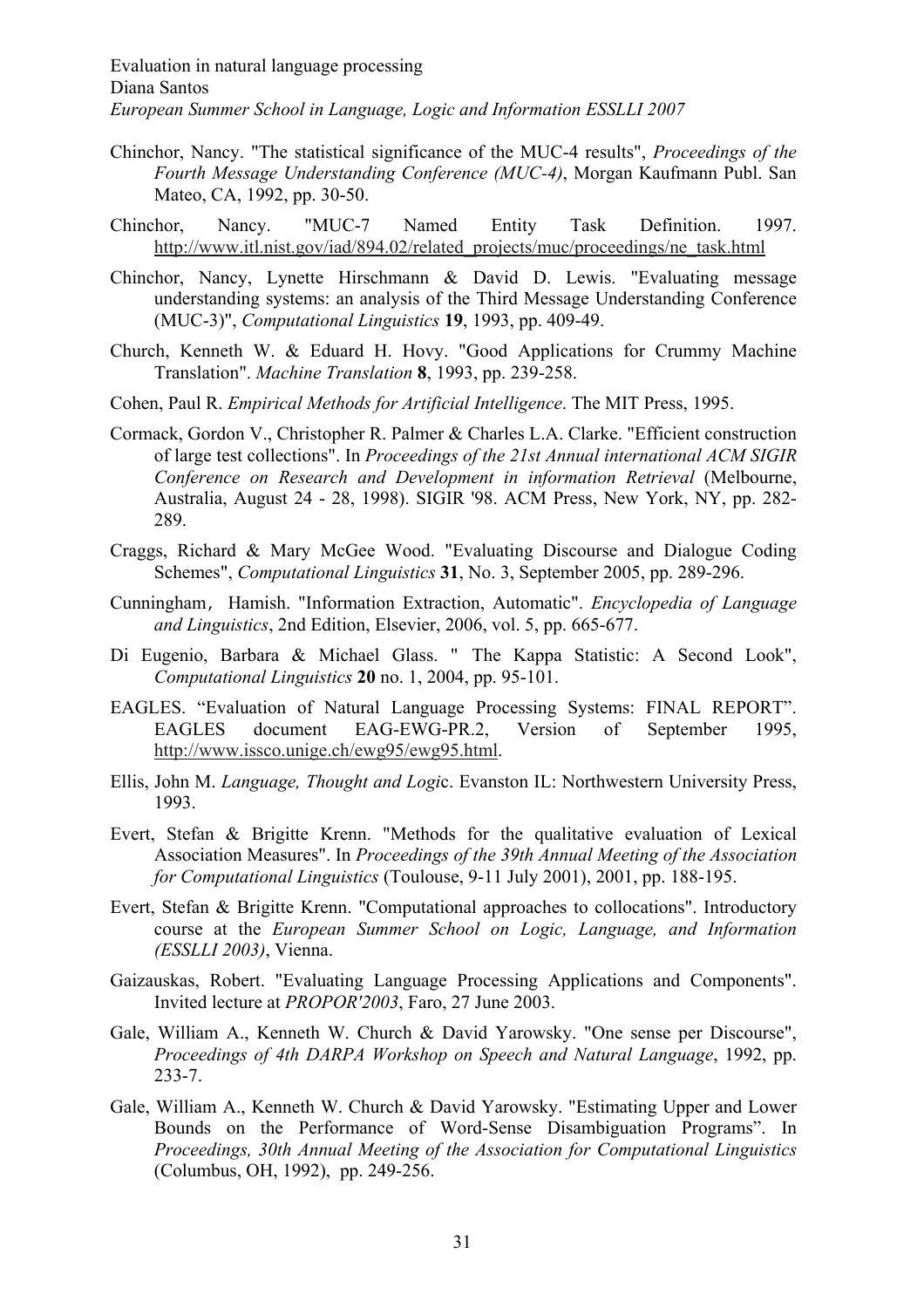- Garvey, Thomas D., John D. Lowrance & Martin A. Fischler. "An inference technique for integrating knowledge from disparate sources". *Proceedings of the Seventh IJCAI*, Vancouver, B.C., Canada: Morgan Kaufmann, 1981, pp. 319-25.
- Grishman, Ralph & Beth Sundheim. "Message Understanding Conference 6: A Brief History". *Proceedings of the 16th International Conference on Computational Linguistics (COLING-96)*, Copenhagen, 1996, pp. 466-71.
- Halliday, M.A.K. *Computational and Quantitative Studies*, vol 7 in the Collected Works of MAK Halliday, edited by Jonathan J. Webster. London & New York: Continuum, 2005.
- Hirschman, Lynette. "Comparing MUCK-II and MUC-3: assessing the difficulty of different tasks". In *Proceedings of the 3rd Conference on Message Understanding* (San Diego, California, May 21 - 23, 1991). Association for Computational Linguistics, Morristown, NJ, 1991, pp. 25-30.
- Hirschman, Lynette. "The evolution of Evaluation: Lessons from the Message Understanding Conferences". *Computer Speech and Language* **12** (4), 1998, pp. 281- 305.
- House, Ernest R. *Evaluating with validity*. Sage Publications, Beverly Hills, CA, 1980.
- Hovy, Eduard, Margaret King & Andrei Popescu-Belis. "Principles of Context-based Machine Translation Evaluation". *Machine Translation* **17**, no. 1, 2002, pp. 43-75.
- Jarke, M., J.A. Turner, E.A. Stohr, Y. Vassiliou, N.H. White & K. Michielson. "A field evaluation of natural language for data retrieval", *IEEE Transactions on Software Engineering* **11**, no. 1, 1985, pp. 97-113.
- Jijkoun, Valentin & Maarten de Rijke. "WiQA: Evaluating Multi-lingual Focused Access to Wikipedia". In *The First International Workshop on Evaluating Information Access (EVIA)* (May 15, 2007, Tokyo, Japan), 2007, no pp.
- Katz, Graham & Fabrizio Arosio. "The Annotation of Temporal Information in Natural Language Sentences", *Proceedings of the Worskhop for Temporal and Spatial Information Processing* (Toulouse, July  $7<sup>th</sup>$  2001), EACL-ACL 2001, Toulouse, pp. 104-111.
- Kazai, Gabriella & Mounia Lalmas. "eXtended Cumulated Gain Measures for the Evaluation of Content-Oriented XML Retrieval". *ACM Transactions on Information Systems* **24,** no 4, October 2006, pp. 503-542.
- Keen, E. Michael. "Presenting results of experimental retrieval comparisons". *Information Processing and Management* **28** no. 4, 1992, pp. 491-502.
- Kehler, Andrew, Douglas Appelt & John Bear. "The Need for Accurate Alignment in Natural Language System Evaluation". *Computational Linguistics* **27**, no. 2, June 2001, pp. 231-48.
- Krippendorff, Klaus. *Content Analysis: an introduction to its Methodology*. Sage Publications, 2nd edition, 2004. First edition: 1980.
- Krovetz, Robert. "Homonymy and Polysemy in Information Retrieval". In *Proceedings of the 35th Annual Meeting of the Association for Computational Linguistics and 8th Conference of the European Chapter of the Association for Computational*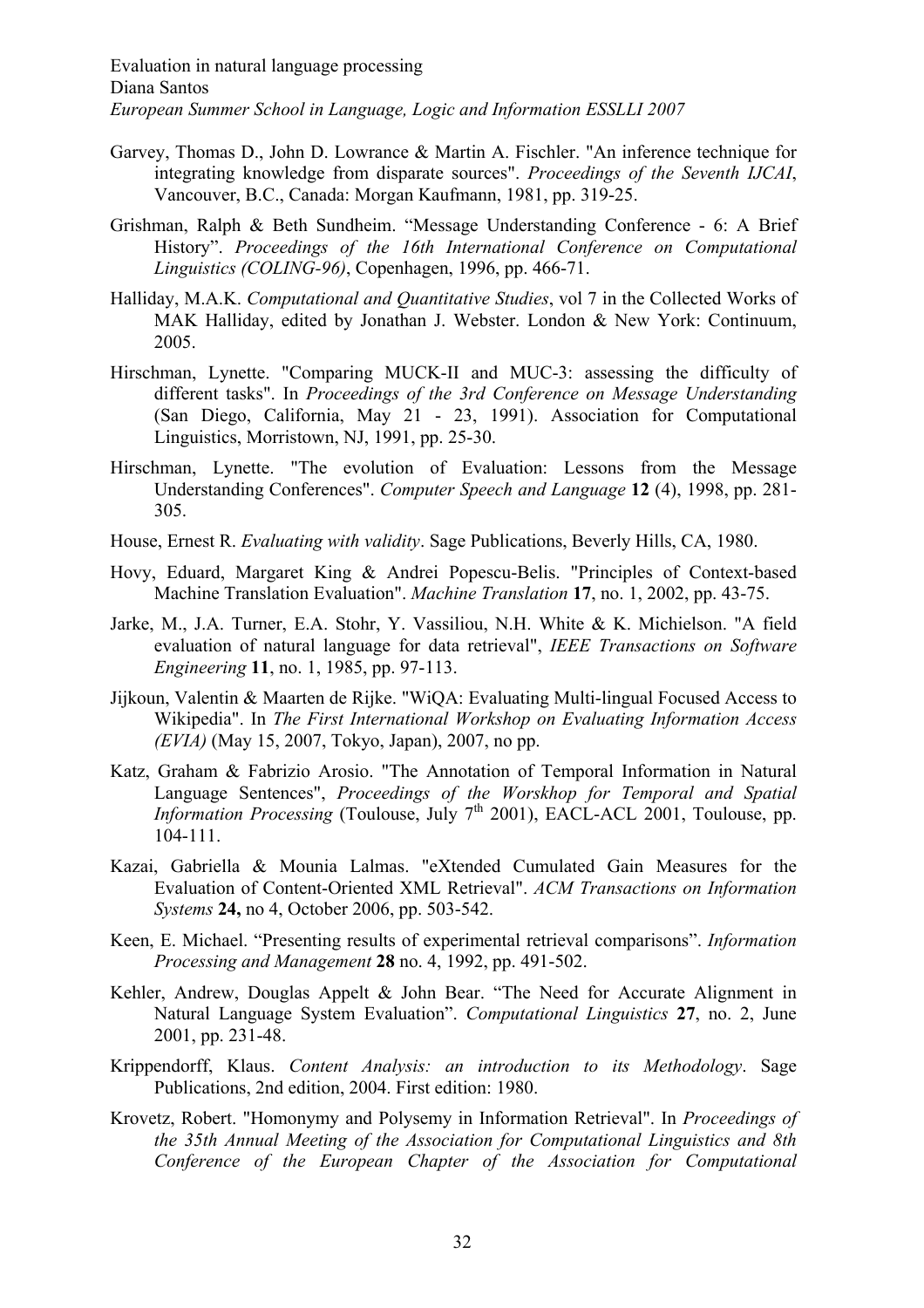*Linguistics ACL 1997* (Madrid, Spain, 7-12 July 1997). Morgan Kaufmann Publishers, 1997, pp. 72-79.

- Krovetz, Robert. "More than One Sense Per Discourse". 2000 http://www.itri.brighton.ac.uk/events/senseval/ARCHIVE/PROCEEDINGS/krov2.ps
- Krovetz, Robert & W. Bruce Croft. "Lexical ambiguity and information retrieval". *ACM Trans. Inf. Syst.* **10** no. 2, April 1992, pp. 115-141.
- Levenshtein, Vladimir. "Binary codes capable of correcting deletions, insertions, and reversals". *Soviet Physics Doklady* **10**, 1966, pp. 707–710.
- Melamed, I. Dan. "Automatic Construction of Clean Broad-Coverage Translation Lexicons", *Proceedings of the 2nd Conference of the Association for Machine Translation in the Americas (AMTA)*, Montreal, PQ, 1996.
- Melamed, I. Dan. "A word-to-word model of translational equivalence". In *Proceedings of the 35th Annual Meeting on Association For Computational Linguistics* (Madrid, Spain, July 07 - 12, 1997). Association for Computational Linguistics, Morristown, NJ, pp. 490-497. Corrected version from http://cs.nyu.edu/~melamed/ftp/papers/transmod.ps.gz
- Melamed, I. Dan. "Annotation Style Guide for the Blinker Project". Version 1.0.4. IRCS Technical Report #98-06, Dept. of Computer and Information Science, University of Pennsylvania, February 6, 1998.
- Melamed, I. Dan. "Manual Annotation of Translational Equivalence: The Blinker Project". IRCS Technical Report #98-07, Dept. of Computer and Information Science, University of Pennsylvania, 1998.
- Melamed, I. Dan. "Models of Translational Equivalence among Words". *Computational Linguistics* **26** no. 2, 2000, pp. 221-249.
- Mitkov, Ruslan. "Towards a more consistent and comprehensive evaluation of anaphora resolution algorithms and systems". Keynote speech, *Proceedings of the Discourse Anaphora and Anaphora Resolution Colloquium (DAARC-2000)*, Lancaster, UK, pp. 96-107.
- Moore, Robert C. "Towards a Simple and Accurate Statistical Approach to Learning Translation Relationships among Words". In *Proceedings of Workshop on Datadriven Machine Translation, 39th Annual Meeting and 10th Conference of the European Chapter of the Association for Computational Linguistics* (Toulouse, France, 2001), pp. 79-86.
- Noreen, Eric W. *Computer Intensive Methods for Testing Hypotheses: An Introduction*. John Wiley and Sons, 1989.
- Papineni, Kishore, Salim Roukos, Todd Ward & Wei-Jing Zhuw. "BLEU: a Method for Automatic Evaluation of Machine Translation". Research Report, Computer Science IBM Research Division, T.J.Watson Research Center, RC22176 (W0109-022), 17 September 2001, http://domino.watson.ibm.com/library/CyberDig.nsf/Home (keyword=RC22176).
- Pearl, Judea. "Entropy, information, and rational decisions". *Policy Analysis and Information Systems*, Special Issue on "Mathematical Foundations", **3** no. 1, July 1979, pp. 93-109.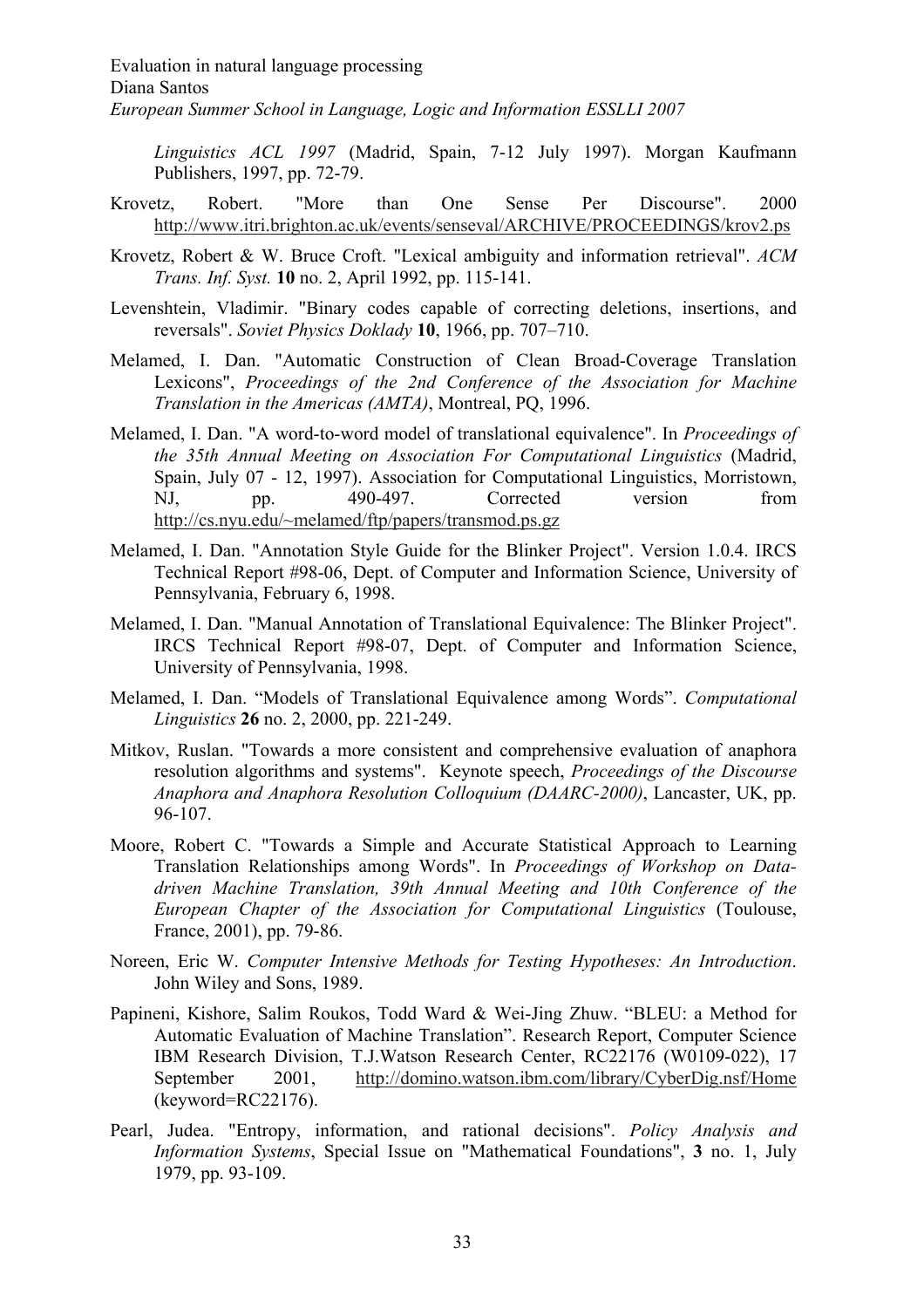Pedersen, Ted. "Fishing for Exactness". In *Proceedings of the South - Central SAS Users Group Conference (SCSUG-96)* (Austin, TX, Oct 27-29, 1996).

Quinlan, J.R "Induction of decision trees". *Machine Learning* **1**, 1986, pp. 81-106.

- Raghavan, Vijay V., Petter Bollmann & Gwang S. Jung. "Retrieval system evaluation using recall and precision: problems and answers". In N. J. Belkin andfC. J. van Rijsbergen (eds.), *Proceedings of the 12th Annual international ACM SIGIR Conference on Research and Development in information Retrieval, SIGIR '89* (Cambridge, Massachusetts, United States, June 25 - 28, 1989). ACM Press, New York, NY, pp. 59-68.
- Roberts, Ian & Robert Gaizauskas. "Evaluating Passage Retrieval Approaches for Question Answering". Research Memorandum CS-03-06, University of Sheffield, 2003. ftp://ftp.dcs.shef.ac.uk/home/robertg/papers/dcs-tr-03-06.pdf
- Sampson, Geoffrey & Anna Babarczy. "A test of the leaf–ancestor metric for parse accuracy". *Journal of Natural Language Engineering* **9**, 2003, pp. 365–80.
- Sanderson, Mark & Hideo Joho. "Forming test collections with no system pooling". In *Proceedings of the 27th Annual international ACM SIGIR Conference on Research and Development in Information Retrieval SIGIR '04* (Sheffield, United Kingdom, July 25 - 29, 2004). ACM Press, New York, NY, pp. 33-40.
- Sang, Erik F. Tjong Kim. "Introduction to the CoNLL-2002 Shared Task: Language-Independent Named Entity Recognition". In *Proceedings of CoNLL-2002* (Taipei, Taiwan, 2002), pp. 155-158.
- Santos, Diana. "Português Computacional". In Inês Duarte & Isabel Leiria (orgs.), *Actas do Congresso Internacional sobre o Português, 1994, Volume III*, Lisboa, Edições Colibri / APL, Junho de 1996, pp. 167-84.
- Santos, Diana, Luís Costa & Paulo Rocha. "Cooperatively evaluating Portuguese morphology". In Nuno J. Mamede, Jorge Baptista, Isabel Trancoso and Maria das Graças Volpe Nunes (eds.), *Computational Processing of the Portuguese Language, 6th International Workshop, PROPOR 2003, Faro, 26-27 June 2003, Proceedings*, Springer Verlag, 2003, pp. 259-266.
- Santos, Diana, Nuno Seco, Nuno Cardoso & Rui Vilela. "HAREM: An Advanced NER Evaluation Contest for Portuguese". In Nicoletta Calzolari, Khalid Choukri, Aldo Gangemi, Bente Maegaard, Joseph Mariani, Jan Odjik and Daniel Tapias (eds.), *Proceedings of LREC 2006 (LREC'2006)* (Genoa, 22-28 May 2006), pp. 1986-1991.
- Sazedj, Peyman & H. Sofia Pinto. "Time to evaluate: Targeting Annotation Tools". In *Proc. of Knowledge Markup and Semantic Annotation at ISWC 2005 (Semannot 2005)*, Nov. 2005, pp. 37-48.
- Setzer, Andrea & Robert Gaizauskas. "A Pilot Study on Annotating Temporal Relations in Text". In *Proceedings of the Worskhop for Temporal and Spatial Information Processing* (Toulouse, July  $7<sup>th</sup>$  2001), EACL-ACL 2001, Toulouse, 2001, pp. 73-80.
- Simard, Michel. "Translation spotting for translation memories". In *Proceedings of the HLT-NAACL 2003 Workshop on Building and Using Parallel Texts: Data Driven Machine Translation and Beyond - Volume 3* (Edmonton, Canada, May 31 - 31, 2003). Human Language Technology Conference. Association for Computational Linguistics, Morristown, NJ, 2003, pp. 65-72.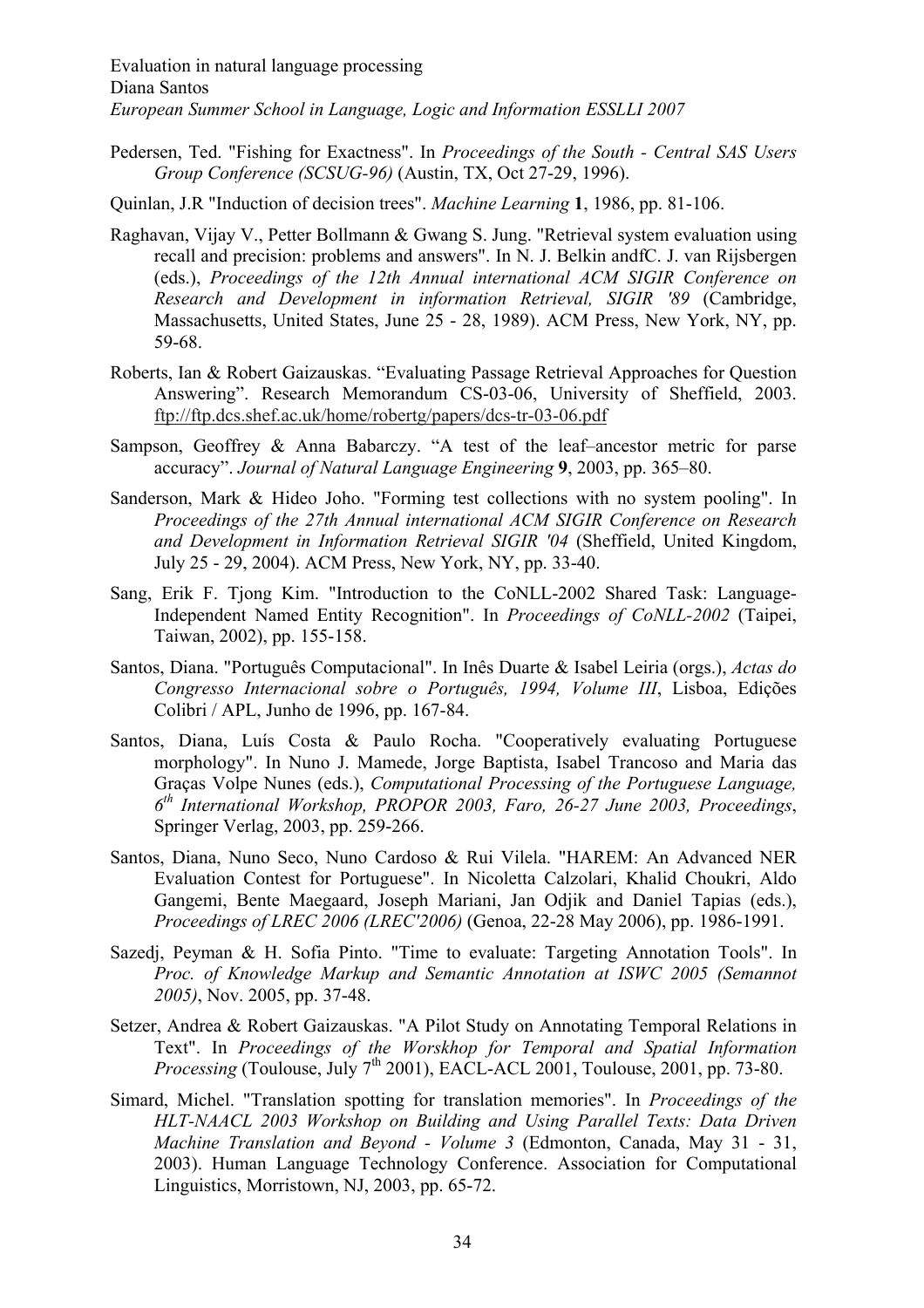- Simard, Michel, George Foster, Marie-Louise Hannan, Elliott Macklovitch & Pierre Plamondon. "Bilingual text alignment: where do we draw the line?". In Simon Philip Botley, Anthony Mark McEnery and Andrew Wilson (eds), *Multilingual Corpora in Teaching and Research*, Amsterdam – Atlanta, GA, Rodopi, 2000, pp. 38-64.
- Simon, Julian L & Peter C. Bruce. *Resampling: A Better Way to Teach (and Do) Statistics* http://www.juliansimon.com/writings/Resampling\_Statistics/Part\_II/SHISTORY.txt
- Sparck Jones, Karen. "Is question answering a rational task?". In R. Barnardi and M. Moortgat (eds.), *Questions and Answers: Theoretical and Applied Perspectives*, Second CoLogNET-ElsNET Symposium, (Utrecht Institute of Linguistics, Amsterdam, 2003), 2003, pp. 24-35.
- Sparck-Jones, Karen & Julia R. Galliers. *Evaluating Natural Language Processing Systems: An Analysis and Review*. Springer Verlag, 1996. Extended version of Galliers & Sparck-Jones (1993).
- Tennant, Harry. "Experience with the Evaluation of Natural Language Question Answerers". In *Proceedings of the International Joint Conference on Artificial Intelligence, IJCAI 79*, 1979, pp. 874-876.
- Tinsley, Howard E. A. & David J. Weiss. "Interrater Reliability and Agreement." In Howard E. A. Tinsley and Steven D. Brown (eds.), *Handbook of Applied Multivariate Statistics and Mathematical Modeling*, San Diego, CA, Academic Press, 2000, pp. 95-124.
- Véronis, Jean. "Tagging guidelines for word alignment", Version 1.0, April 26, 1998, http://www.up.univ-mrs.fr/veronis/arcade/arcade1/2nd/word/guide/index.html.
- Véronis, Jean & Philippe Langlais. "Evaluation of paralell text alignment systems: the ARCADE project". In Jean Véronis (ed.), *Parallel Text Processing*, Dordrecht: Kluwer Academic Publishers, 2000, pp. 369-388.
- Vilain, Marc, John Burger, John Aberdeen, Dennis Connolly & Lynette Hirschman. "A model-theoretic coreference scoring scheme"*. Proceedings of the Sixth Message Understanding Conference (MUC-6)*, Morgan Kaufmann, 1995, pp. 45-52.
- Voorhees, Ellen M. "Philosophy of IR Evaluation". Presentation at CLEF, 2001, http://www.ercim.org/publication/ws-proceedings/CLEF2/vorhees.pdf
- Voorhees, Ellen M. & Chris Buckley. "The effect of topic set size on retrieval experiment error", in *Proceedings of the 25th annual international ACM SIGIR conference on research and development in information retrieval* (Tampere, Finland, 2002), pp. 316-323.
- Voorhees, Ellen M. & Donna Harman. "Common Evaluation measures". In *The Eleventh Text Retrieval Conference (TREC 2002)*, NIST Special Publication: SP 500-251, 2003, http://trec.nist.gov/pubs/trec11/appendices/MEASURES.pdf
- Voorhees, Ellen M. & Donna Harman. "The Text REtrieval Conference", in Ellen M. Voorhees and Donna K. Harman (eds.), *TREC: Experiment and Evaluation in Information Retrieval*, MIT Press, 2003, pp. 3-20.
- Voorhees, Ellen M. & Dawn M. Tice. "Building a Question Answering Test Collection", in *Proceedings of the 23rd Annual International ACM SIGIR Conference on Research and Development in Information Retrieval* (Athens, Greece, July 2000), pp. 200-207.